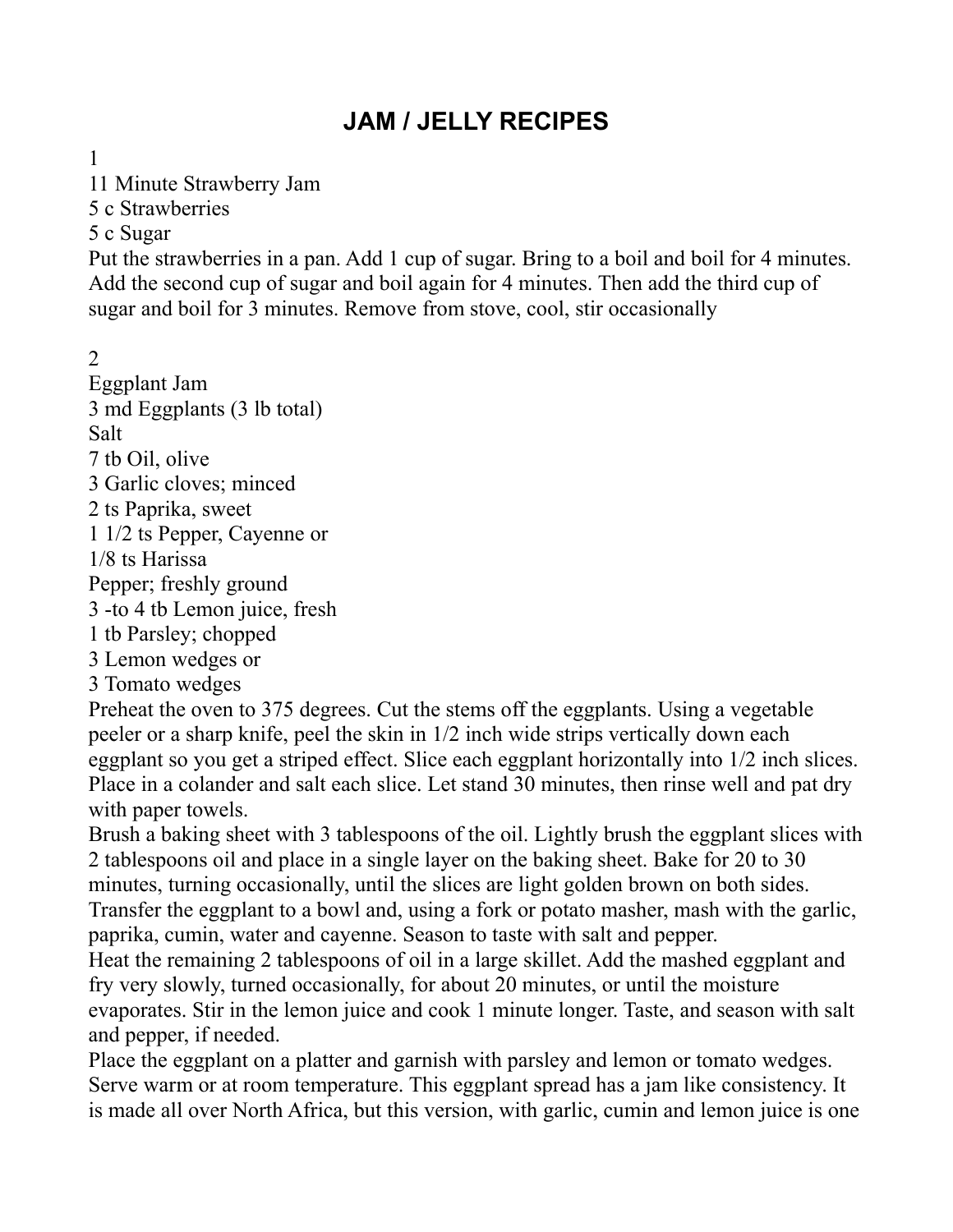of the most flavorful. Serve it with warm country-style bread or pita.

3 Hawaiian Jam 8 Peaches, peeled 3 lg Oranges Pulp of 1 med. cantaloupe 1 Lemon 1 (8 1/2 oz.) can crushed Pineapple Sugar Chop all ingredients fine. Put oranges through food chopper. Combine all with 3/4 cup sugar for every 1 cup of fruit. Mix well and let stand overnight. Next morning, gently cook mixture 1 hour, stirring frequently. Pour into hot jars and

#### 4

seal. Makes 8 pints.

Amish Rhubarb Jam 5 c Rhubarb, diced 4 c Sugar 6 oz Jello, strawberry

Mix rhubarb and sugar together and let stand overnight. In morning, cook mixture until rhubarb is soft. Remove from heat and stir in jello until it is dissolved. Jar and seal.

#### 5

Apple Jam 1 1 Recipe basic microwave jam 4 Apples, peeled cored 1 tb Lemon juice 1 ts Cinnamon Prepare basic jam recipe. Microwave 5-7 minutes.

#### 6

Apple Raspberry Jam

- 9 c Sugar
- 2 c Water

6 c Finely chopped tart apples (about 2 pounds)

3 c Red raspberries, washed and drained

Combine sugar and water; boil until mixture spins a thread.

Stir in apples and boil 2 minutes. Add raspberries and boil 20 minutes longer, stirring often. Pour into hot sterilized jars; seal. Makes 5 pints.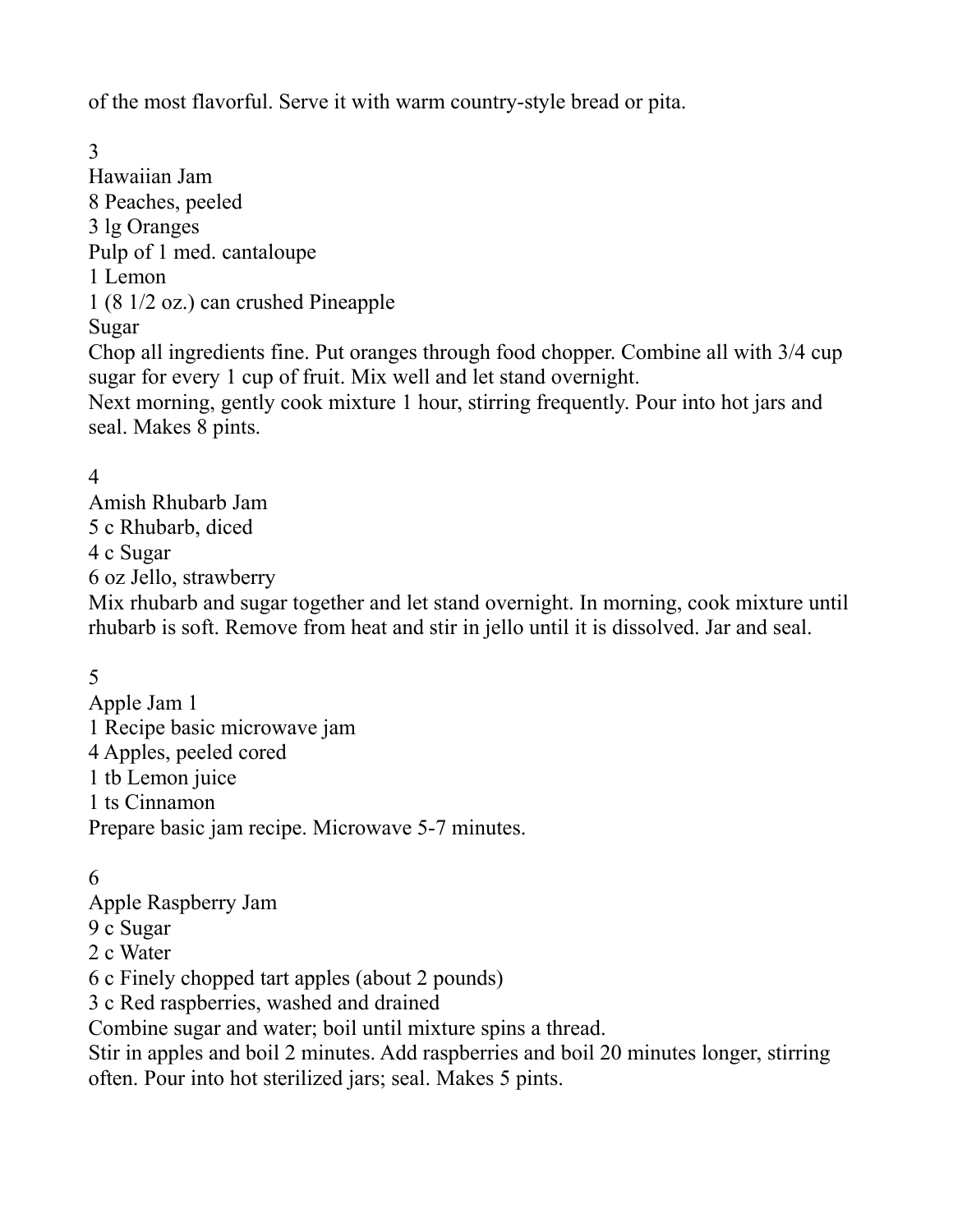7

Apricot Jam 3 1/4 c Prepared fruit 1/2 Bottle fruit pectin

7 c Sugar

Wash apricots. Pit. Do not peel. Cut in small pieces. Crush thoroughly. Combine sugar and fruit. Mix well. Hat rapidly to full rolling boil. Stir constantly before and while boiling. Boil hard 1 minute. Remove from fire. Stir in fruit pectin. Skim.

8

Lite Apricot Jam

2 c (480 mL) dried apricots

1 1/2 c (360 mL) crushed pineapple, unsweetened (if using canned, Drain)

1 Orange, peeled, seeded and chopped

Juice of 1/2 lemon

3 1/2 c (840 mL) sugar

Cover apricots with cold water and let soak overnight. Simmer apricots in soaking water, uncovered, until tender. Mash with a potato masher or in a food processor. Add pineapple, orange, lemon juice, and sugar to apricot mixture. Simmer until sugar has dissolved, stirring frequently; then cook over high heat until thick, about 20 - 30 minutes. Skim off foam. Pour into hot jars, leaving 1/4" (6mm) head space. Adjust caps. Process 10 minutes in boiling water bath. Yield: 6 half pints (1440 mL)

9

Apricot, Orange & Almond Jam

1 lb Dried apricots

2 oz Split almonds

3 Oranges

2 Lemons

2 1/2 lb Sugar

2 1/2 ts Ground cinnamon

Chop the apricots roughly. Put them into a large bowl, sprinkling the fine grated zest of the oranges and the cinnamon between layers. Squeeze the juice of the oranges, measure and add enough water to make 3 pints in all. Pour the liquids over the fruit and leave to soak overnight in a cool place.

Slide the contents of the bowl into a preserving pan and simmer gently until the fruit is beautifully tender. Check the fruit occasionally as it cooks and crush it down into the pan with a potato masher. It may need 1-1/4 hours to become really soft.

Warm the sugar. Add it to the pan together with the juice of the lemons and the almonds. Cook gently until the sugar is melted, then fast-boil until the saucer test shows that the preserve will set. Pot, tie down and label the preserve in the usual way. Makes enough to fill 5 jars.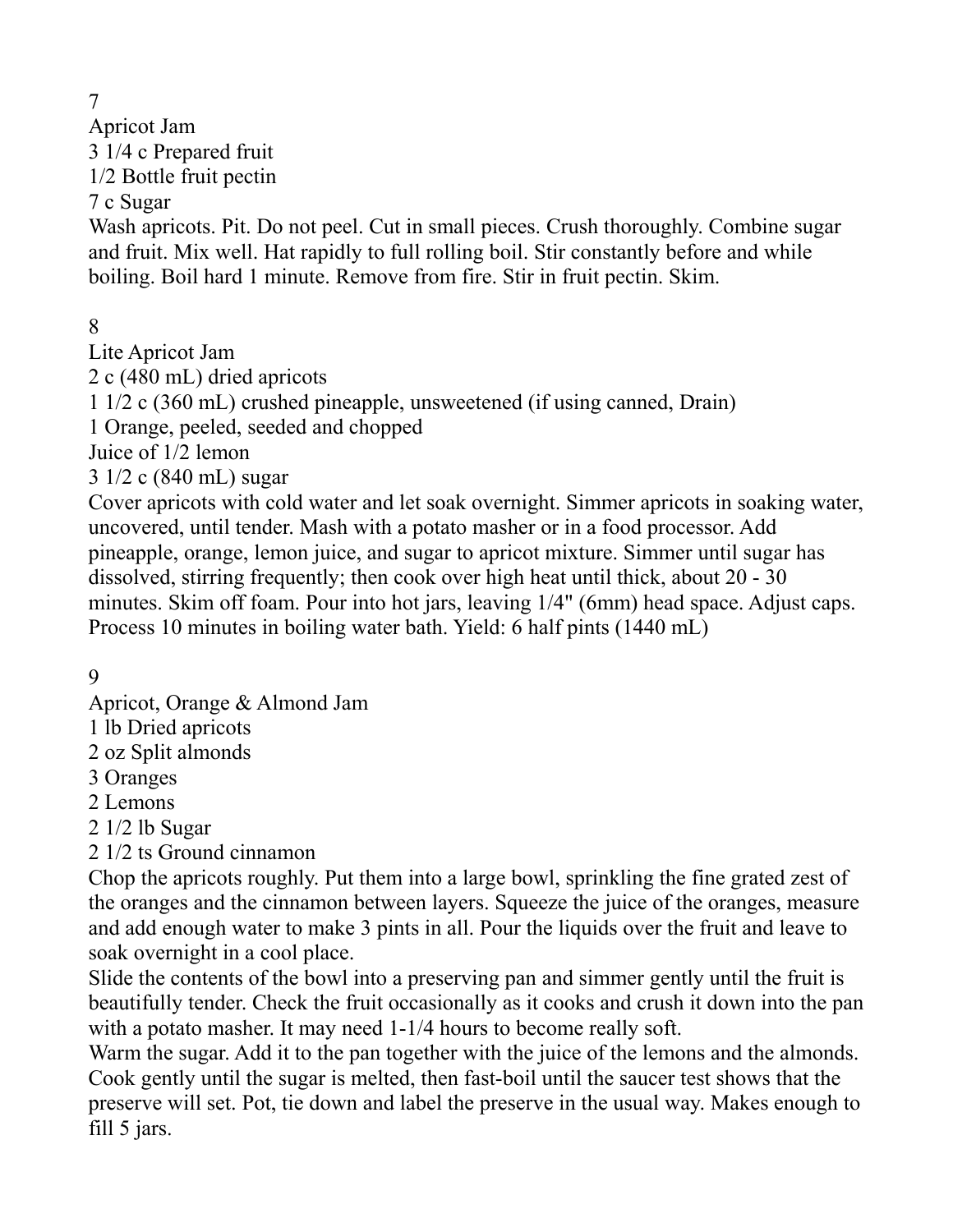# 10

Apricot-Raisin Jam

1/2 lb Dried apricot halves, coarsely chopped

1 c Golden raisins

1 Juice and grated rind of 1 lemon

1 c Orange juice

2 c Sugar

Place the apricots and raisins in a bowl and add water to cover. Cover the bowl tightly and let it stand overnight. Drain the liquid into a large, heavy saucepan and chop the apricots coarsely. Add the apricots, raisins, lemon juice and rind, and orange juice to the pan, place over low heat, and bring to a simmer. Cook 20 minutes, stirring occasionally. Add the sugar and continue cooking, stirring frequently until the mixture of fruit is very soft and the syrup sheets when dropped from the side of a spoon (220 degrees on a candy thermometer), 15 to 20 minutes. Spoon the jam into sterilized half-pint jars. Seal the jars, process in a boiling-water bath for 10 minutes and cool. Store in a cool, dark place.

11

Apricot-Raspberry Jam 2 lb Apricots; Peeled, Pitted, and Mashed 1 pt Raspberries: (2 Cups), Mashed 6 c Sugar 1/4 c Lemon Juice 1 tb Butter Or Margarine 3 oz Liquid Fruit Pectin; 1 Pouch In a large saucepan, combine the apricots and raspberries. Stir in the sugar, lemon juice, and butter. Bring to a boil, over high heat, stirring constantly. Add the pectin. Bring to a rolling boil and boil for 1 minute, stirring constantly. Spoon into jars prepared for cooked jam. YIELD:

7 Eight Ounce Jars

# 12

Bake-apple-raspberry Jam 1 lb Washed bake-apples 1 Cup raspberries 1 1/2 lb White sugar

Put sugar on berries and let stand overnight. Next day put on to cook, bringing the jam slowly to a boil. Boil 20-30 minutes. Pour immediately into sterilized hot jars and seal.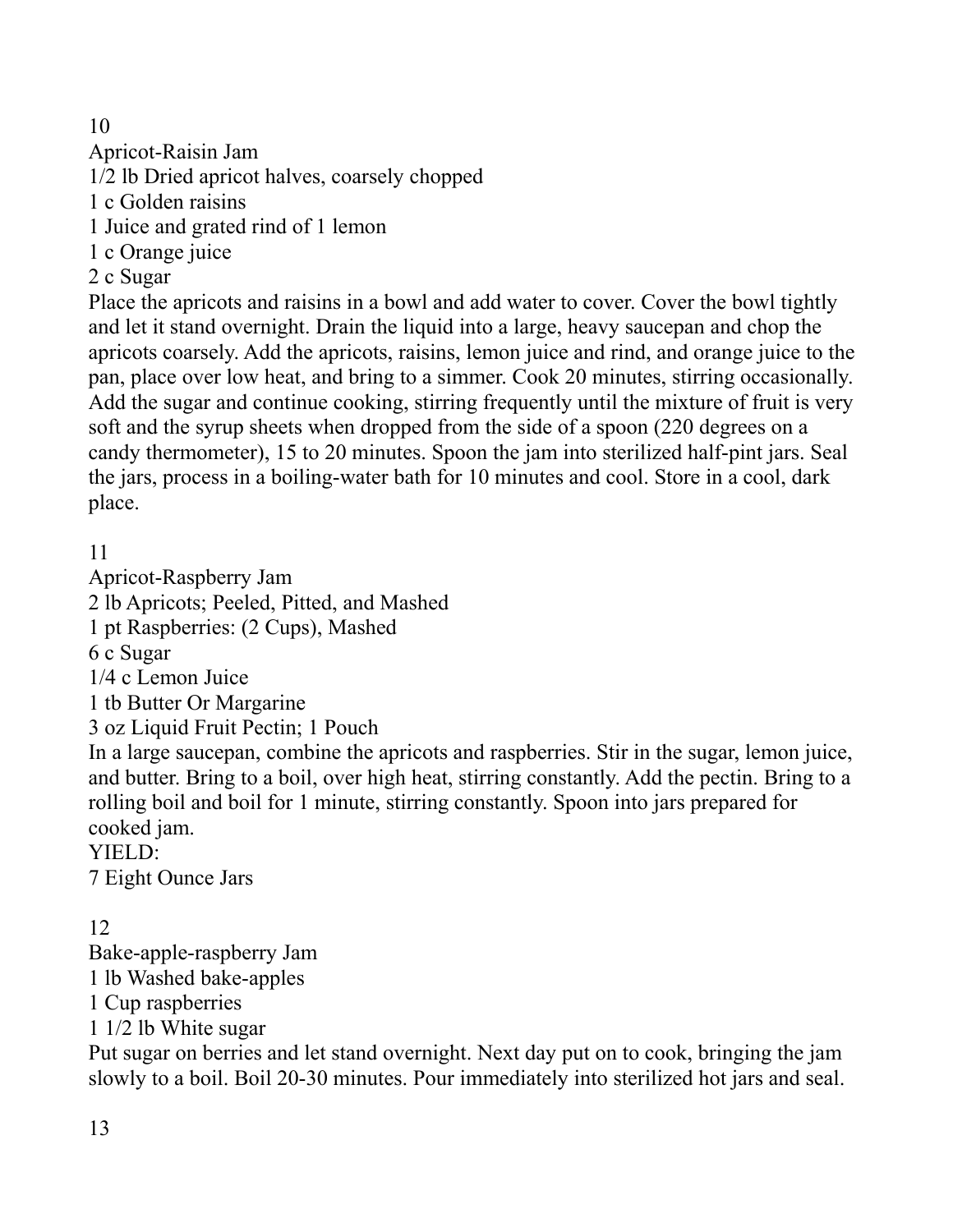Banana Jam

2 1/4 lb Bananas, peeled weight

3 1/4 c Sugar

1 Lemon

1/2 c Water

Boil the sugar and water in a large, heavy saucepan for 3-4 minutes. Sieve the peeled bananas into a large bowl containing the lemon juice. Mix quickly and then add to the sugar syrup in the pan while it is still hot. Time is of the essence if the bananas are not to discolor.

Boil the jam gently, stirring all the time as it can stick and burn very easily.

As soon as the jam has thickened sufficiently, pour it into warmed jars and sprinkle a pinch of extra sugar on the surface of the hot jam before sealing tightly and sterilizing for about 10 minutes. Keep in a cool, dark place.

Note: Banana jam is high in nutritional value but will only keep well if perfectly sound, ripe fruit have been chosen and great care taken in its preparation.

14

Berry Christmas Jam

3 c Fresh cranberries

1 md Seedless orange, peeled and quartered

1 pk (10 oz) frozen sliced strawberries, slightly thawed

1/4 ts Ground cloves

1/4 ts Ground cinnamon

4 c Sugar

1/2 c Water

1 Pouch (3 oz) liquid fruit pectin

In a food processor, combine the cranberries and orange quarters; process until coarsely chopped. Add strawberries, cloves and cinnamon; process until mixture is finely chopped. In a heavy large saucepan, combine fruit mixture, sugar and water until well blended. Stirring constantly over low heat, cook two minutes. Increase heat to high and bring mixture to a rolling boil. Stir in liquid pectin. Stirring constantly, bring to a rolling boil again and boil one minute. Remove from heat; skim off foam. Pour into heat resistant jars with lids. Makes about 3 pints of jam.

15

Berry Jam

1 Basic microwave jam recipe

3 c Berries, crushed

1 tb Lemon juice

Use raspberries, blackberries, boysenberries etc., crush to make two cups. Prepare basic microwave jam recipe. Microwave, uncovered, on High 13-15 minutes.(See number 50 for microwave recipe)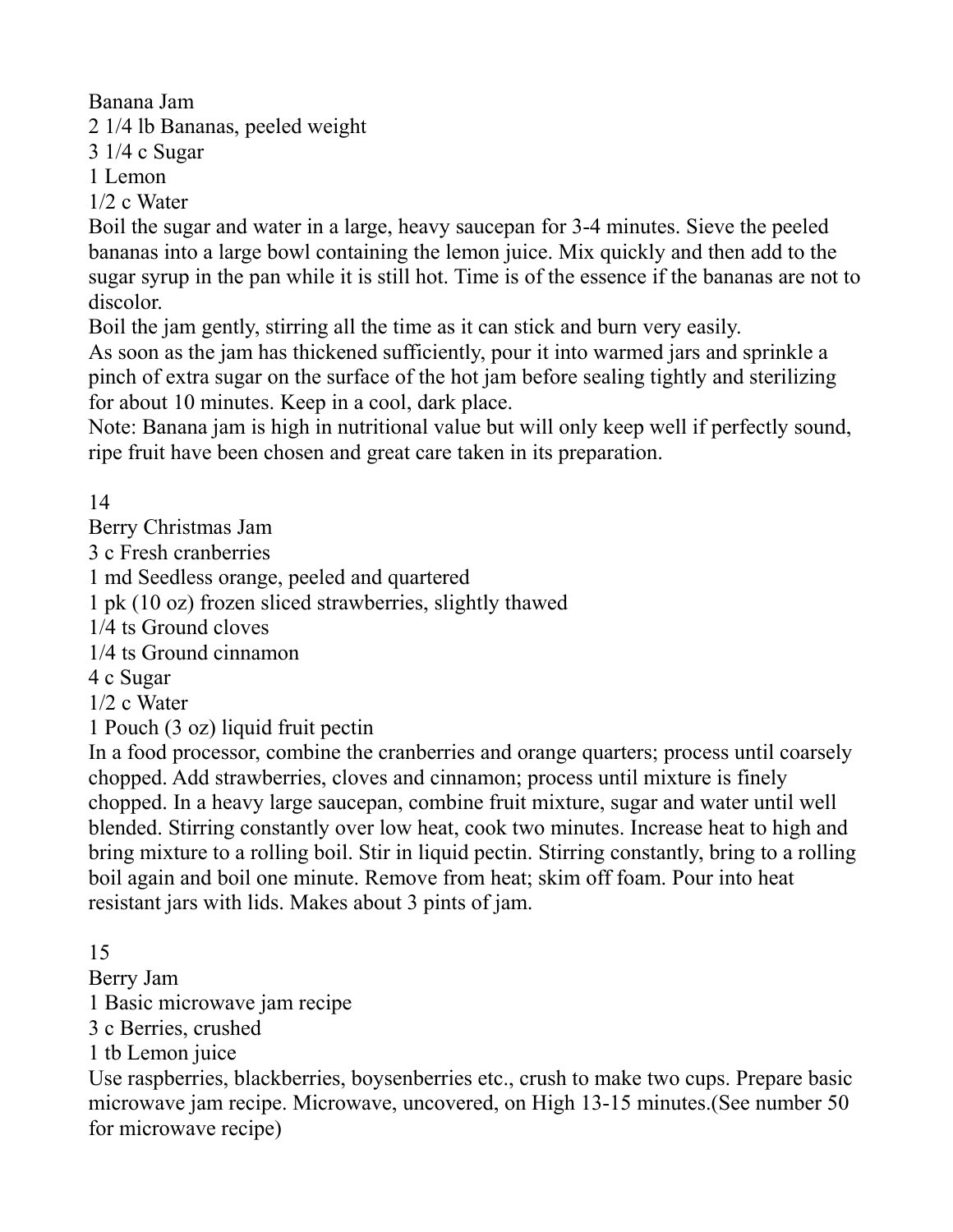16

Black, Red, and White Currant Jam 4 lb Currants 4 lb Sugar Stem currants, crush slightly; add sugar, let stand over night; in the morning cook slowly one half hour, stirring often. Turn into glasses and cover.

17 Blackberry Jam 3 c Blackberries 2 c Water 1 pk Powdered fruit pectin 5 c Sugar

Crush fruit thoroughly. Add water and fruit pectin. Stir until pectin is dissolved. Heat to boiling. Boil 5-10 minutes. Add sugar. Stir until dissolved. Boil 3-5 minutes, stirring frequently, or until thick.

18 Blueberry Jam 1/2 oz Unflavored Gelatin; 2 Envelopes 1 1/2 c; Cold Water 2 pt Blueberries; About 4 1/2 C, Mashed 3/4 c Sugar 2 tb Lemon Juice 1 ts Butter Or Margarine 1/2 ts Ground Cinnamon; Or To Taste 1/2 ts Vanilla Extract In a large saucepan, combine the gelatin and water, and let stand for 1 minute. Cook the gelatin and water over low heat about 5 minutes, stirring until dissolved. Stir in the blueberries, sugar, lemon juice, butter and cinnamon. Bring to a boil, over medium-high heat, and boil for 10 minutes, stirring constantly. Remove from the heat and stir in the vanilla. Spoon in to jar prepared for cooked jam. Makes 5 Eight Ounce Jars 19 Blueberry Jam 2 2 tb Lemon juice; 3 ts Unflavored gelatin; 1/8 ts Salt; 1 1/2 ts Arrowroot; 2 1/2 c Frozen blueberries; sweetened partially thawed Non-nutritive sweetener, equivalent to 2 cups sugar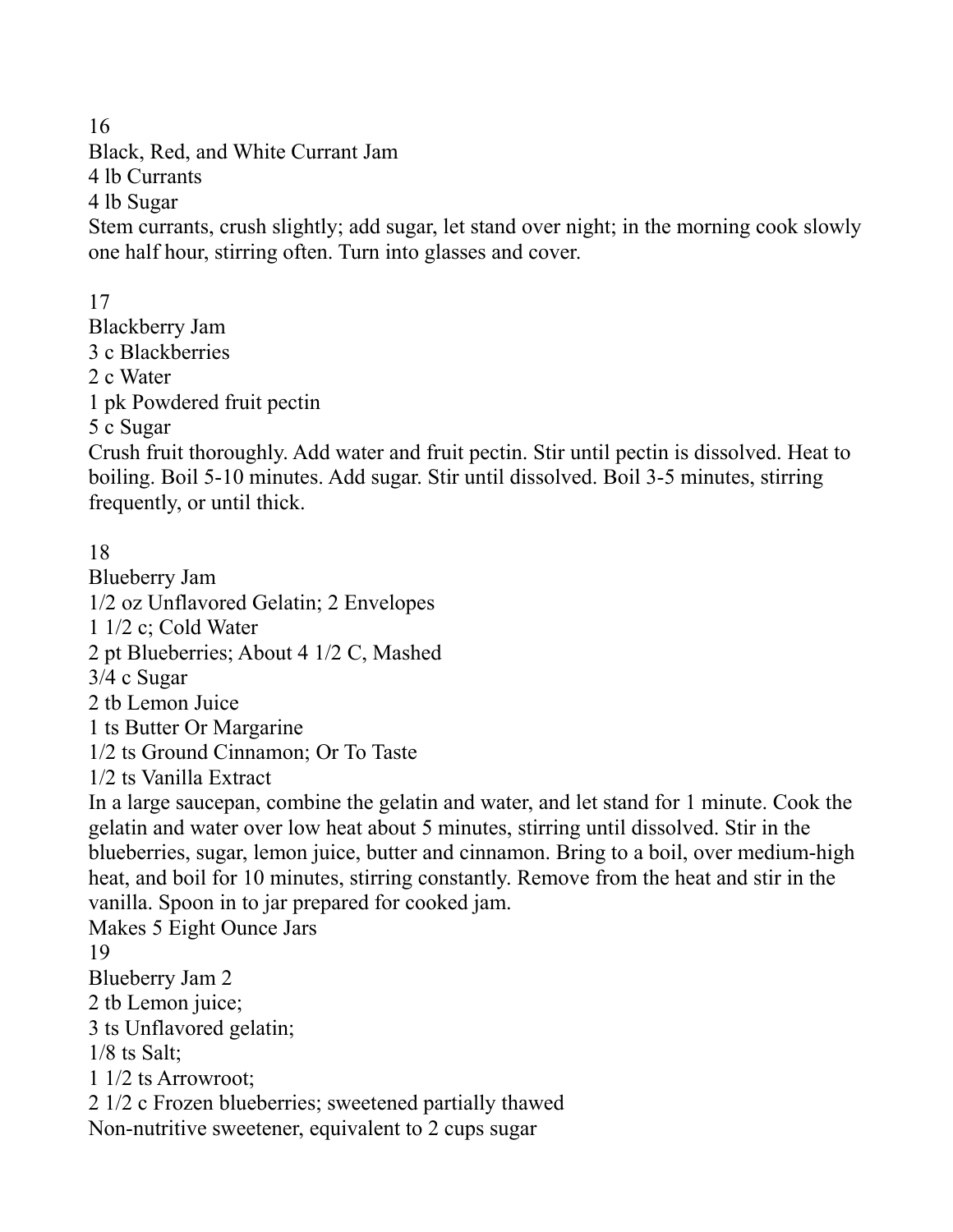Mix lemon juice, gelatin, salt, and arrowroot; stir in blueberries. Boil gently until mixture thickens, stirring constantly (about 3-4 minutes). Stir constantly, boiling at full boil for 2 minutes. Remove from heat; stir in sweetener. Fill and seal jars.

#### 20

Blueberry or Huckleberry Jam 4 1/2 c Berries 1 Bottle fruit pectin 7 c Sugar 1 Lemon

Wash fruit thoroughly. Crush. Add lemon juice. Add grated rind of 1/2 lemon. Add sugar. Mix thoroughly. Heat rapidly to full rolling boil. Stir constantly before and while boiling. Boil hard 2 minutes. Remove from fire and stir in fruit pectin. Skim.

21

Blueberry-Lemon Jam 4 1/2 c Blueberries; fresh or frozen 7 c Sugar 2 tb Lemon juice Grated zest of 2 large lemon 3 3-oz pouches liquid pectin

Pick over the fresh blueberries to remove any stalks and rinse under cold water. Drain well and place in a large heavy-bottomed saucepan. (Do not rinse or thaw the frozen berries.) Crush the berries slightly with a potato masher or pestle. Stir in the sugar, lemon juice, and zest. Bring to a boil over medium-high heat, stirring often. When the mixture reaches a full boil, cook for 1 minute. Stir in the pectin. Return to a full boil, then cook for another minute. Ladle into hot, sterilized jars leaving 1/4 inch of headroom. Wipe the rims clean and put the lids on top of the jars. Process in a boiling water bath for about 5 minutes. Remove from the water and cool completely at room temperature.

Makes about 6 cups.

# 22

Blueberry-Rhubarb Jam

8 c Blueberries

4 c Rhubarb, chopped in 1 inch pieces

1 ts Lemon rind, grated

2 tb Lemon juice

1 c Water

4 c Granulated sugar

In a large heavy saucepan, combine blueberries, rhubarb, lemon rind and juice and water. Bring to a boil, stirring frequently, reduce heat and simmer, very gently, for 10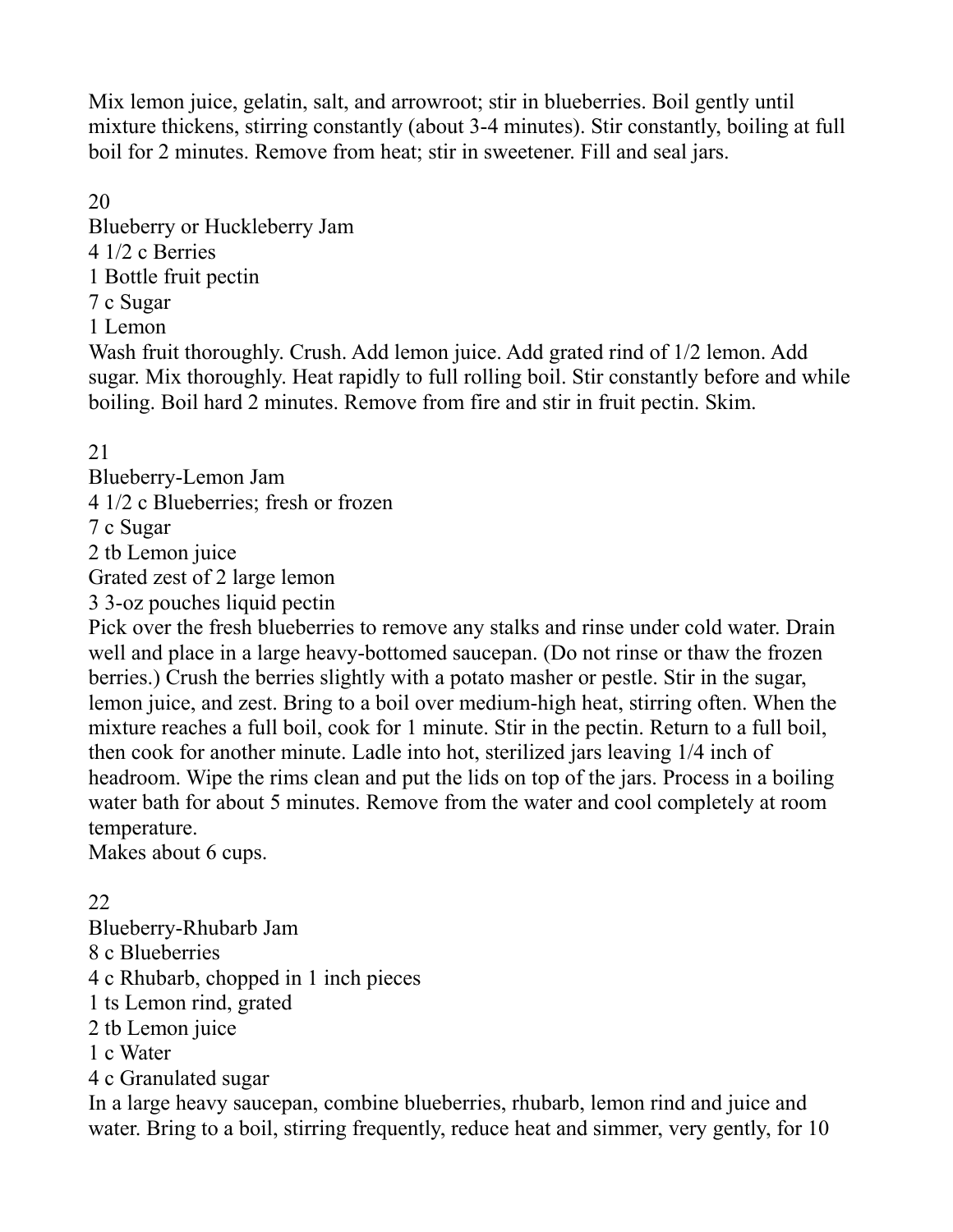minutes. Stir in sugar; increase heat to high and boil vigorously until jam reaches setting point. (218 - 220F or 103 - 104C), 10 to 15 minutes, stirring frequently. Remove from heat, skim off foam and stir for 3 - 5 minutes to suspend fruit evenly throughout jam. Fill sterilized jars and seal. Makes about 4 pint jars or 8 - half pint jars.

23

Trickleberry Jam 1 pt Roger's golden syrup dash Allspice or cinnamon to taste 2 Eggs, well-beaten Bring syrup to boil; stir in spice of choice. Add beaten eggs, and stir constantly until mixture thickens and comes to a second boil. Note: If the flavor is stronger than desired, add a little water or milk.

24

Cantaloupe Jam

2 med Cantaloupe, cut in pieces the size of your thumb

1 (No 2 1/2) can crushed Pineapple

2 Oranges

2 packs Pectin

Sugar

Cut cantaloupe in pieces the size of your thumb. Combine with drained crushed pineapple, 2 oranges, ground peeling and all. Add 2 packages pectin. Add sugar; measure and add same amount of sugar as you have fruit. Cook until you have a thick syrup. Put in bottles and seal.

25 Carrot Jam 4 c Chopped carrots 3 c Sugar

3 Lemons, sliced 1 ts Cinnamon

1/2 ts Cloves

Combine ingredients. Simmer slowly, stirring constantly, until thick.

26 Cherry & Raspberry Jam 1 1/2 c Sweet cherries 50 ml Orange juice 25 ml Lemon rind 15 ml Grated orange rind 1 1/2 c Raspberries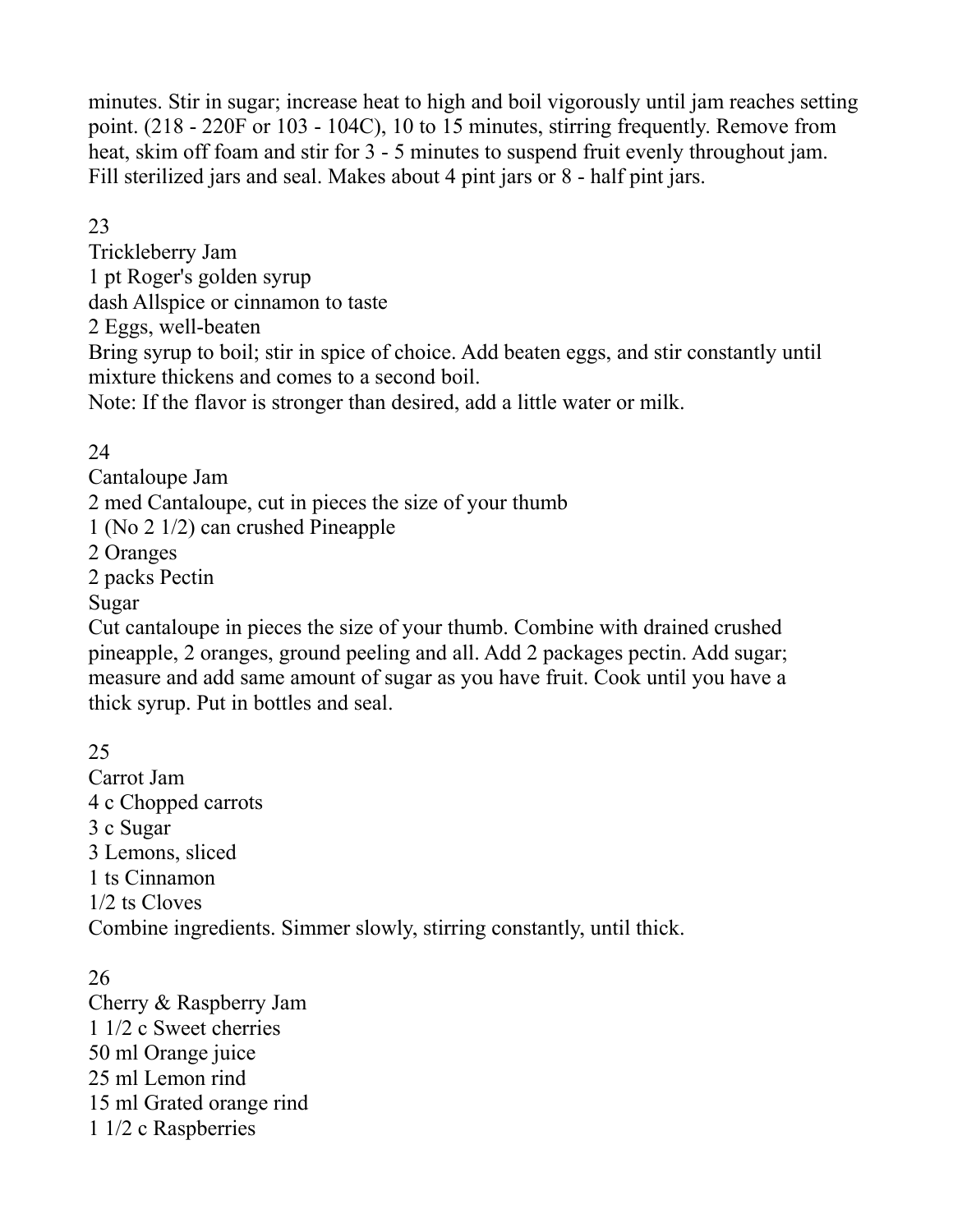#### 1 c Sugar

A few drops almond extract

Pit & chop cherries. Add next three ingredients. Bring to boil  $\&$  cook for 10 minutes, stirring frequently. Add raspberries & sugar. Bring to a boil, stirring frequently. Boil to jam stage (15 minutes or so). Remove from heat, stir & skim for 5 minutes. Pour into hot, sterile jars & seal.

#### 27

Cherry Jam 4 c Sweet cherries 3 c Warmed sugar

Stone cherries. Crush the fruit. Boil in their juice till tender, about 10 minutes. Add sugar, stir well to dissolve. Boil for another 5 to 7 minutes. Remove from heat  $\&$  let stand, covered, for 2 to 3 minutes. Stir & skim if necessary. Pour into sterile jars & seal.

# 28

Cherry Pineapple Jam 4 qt Pitted cherries 2 c Crushed pineapple Sugar

Combine fruits and add an equal weight of sugar. Heat slowly to boiling. Simmer 3/4 hour. Pour into platters. Cover with glass and set in the sun until desired consistency is reached.

#### 29

Cherry Rhubarb Jam 5 c Rhubarb -- finely cut 1 c Water 5 c Sugar 1 (21 oz.) can cherry pie filling 6 oz Cherry Jello (can use sugar free Jello) Cook rhubarb in water until tender. Add sugar, stirring constantly. Cook a few minutes. Add pie filling and cook 10 minutes, breaking up the cherries a bit. Remove from heat. Add 6 oz. Jello, stir until dissolved. Pour into jars and seal or store in refrigerator or freezer.

30 Date-nut Raisin Jam 1/4 c Pitted dates 1/4 c Walnuts 1/4 c Raisins 2 tb Orange juice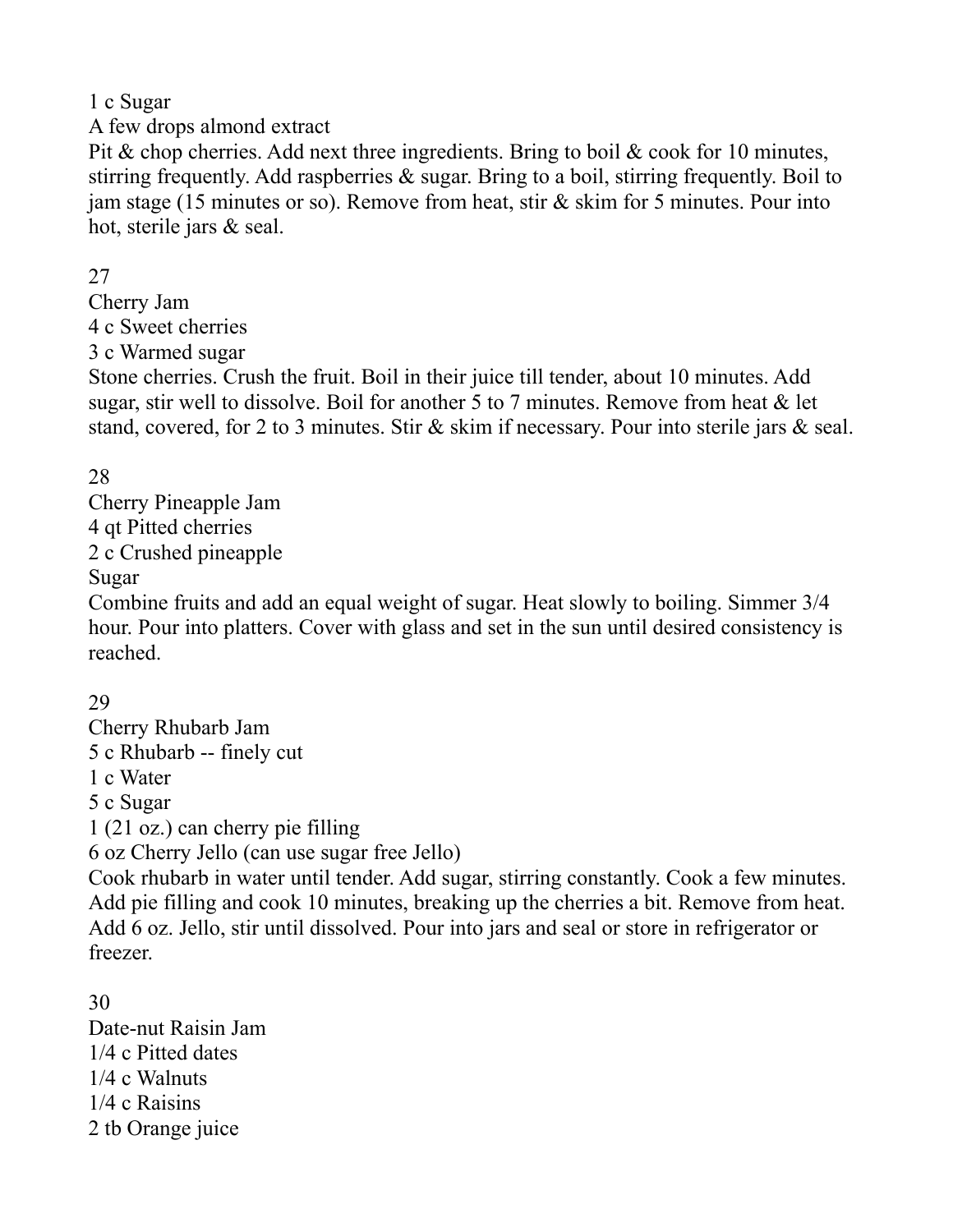Combine in blender and store in refrigerator.

31

Diabetic Strawberry Jam

4 c Strawberries, halved

1/2 c Concentrated white grape juice (simmered down from 1-1/2 cups)

2 1/2 tb Lemon juice

1/4 ts Grated lemon rind

1 1/2 tb Unflavored gelatin (1-1/2 envelopes)

Place berries juices and lemon rind in saucepan. mash berries slightly to release juice. heat to boiling. Sprinkle with unflavored gelatin. Remove from heat, skim and pack into hot jars with hot lids. cool to room temperature before freezing. Because this is stored in the freezer, you may use any airtight, leak proof freezer container for storage, even plastic containers. Tastes better if allowed to sit for a week. freezes beautifully for up to 6 months.

32

Dutch Apple Pie Jam 1 lb Tart green apples 1/2 c Raisins 1 c Water 1/3 c Lemon Juice 1 ts Ground Cinnamon 1/4 ts Ground Allspice 4 1/2 c Granulated Sugar 1 c Firmly packed light brown sugar 1/2 ts Margarine or butter 1 Pouch liquid fruit pectin Peel, core and finely chop enough apples to measure 2c Place in preserving kettle or Dutch oven with raisins, water, lemon juice, cinnamon and allspice. Stir in sugars and margarine/butter.

Place kettle over high heat and stir until it comes to a full boil. Boil hard for 1 minute, stirring constantly. Remove from heat and immediately stir in liquid fruit pectin. Bring to full rolling boil and boil hard for one minute, stirring constantly. Remove from heat. Stir and skim foam for 5 minutes to prevent floating fruit. Pour quickly into sterilized jars, filling up to 1/2 in from the rim. Seal while hot with sterilized two-piece lids with new centers

33 English Orange Marmalade 4 Oranges 1/2 Grapefruit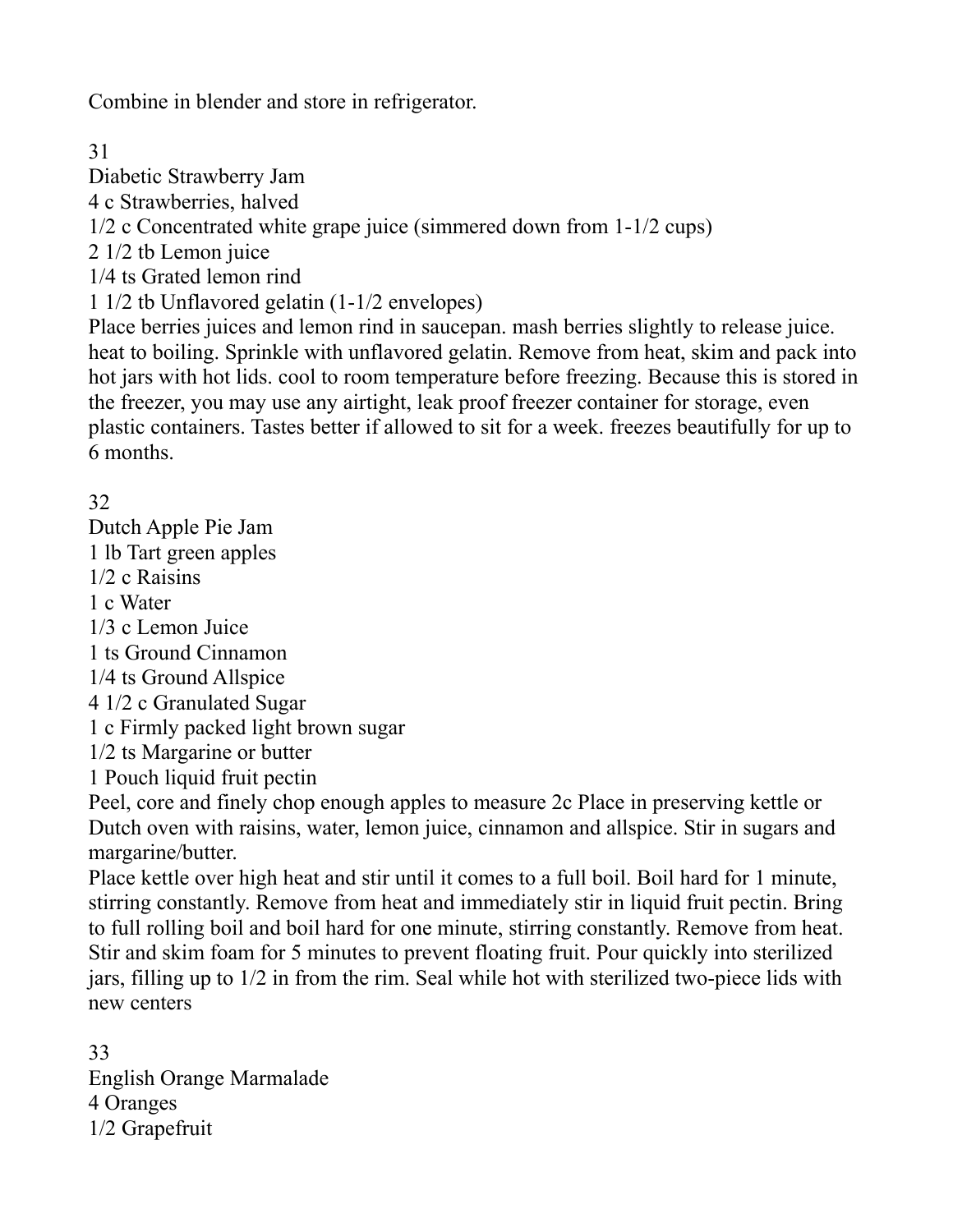1/3 Lemon

Sugar

Remove seeds from fruit. Cut fruit into very thin slices. Cut each slice in quarters. Remove pithy inner portion from each section of fruit. Add 1 1/2 quarts water to each pound of fruit. Let stand 24 hours. Boil hard 1 hour. Add 1 pound sugar to each pound fruit and liquid. Boil slowly 45 minutes or until juice sheets from spoon.

34

Fall Fruit Jam 4 c Peaches, chopped and peeled 4 c Pears, chopped and peeled 1 c Apples, chopped and peeled 1/4 c Lemon juice 5 c Sugar

Combine fruit and cook slowly until tender, about 15 minutes. Add lemon juice and sugar. Bring to boil, stirring frequently. Boil to jam stage (104C), about 15 minutes. When jam stage is reached, remove from heat. Stir and skim 5 minutes. Pour into sterilized jars; cool and seal. Makes about 6 - 8oz jars. Process 10 minutes in boiling water bath.

35

Fig Jam 6 1/2 lb Ripe figs 1 can #2 1/2 crushed pineapple 4 1/2 lb Sugar 1/4 c Lemon juice 1 tb Cinnamon 1 tb Cloves 1 tb Allspice NOTE: Weigh figs after peeling, removing only the peeling that . easily pulls off with the stem. Mash peeled figs to fine pulp, add other ingredients. Mix thoroughly and cook until thick, stirring constantly. Pour into hot sterile jars and seal.

36 Freezer Strawberry-Razz Jam 1 qt Ripe strawberries, 1 Cup ripe raspberries 4 c Sugar 2 tb Lemon juice 1/2 Bottle of liquid pectin Crush berries thoroughly. Place in a large bowl. Add sugar, mix well  $\&$  let stand. Mix lemon juice & add liquid pectin. Stir until all sugar crystals are dissolved. Ladle quickly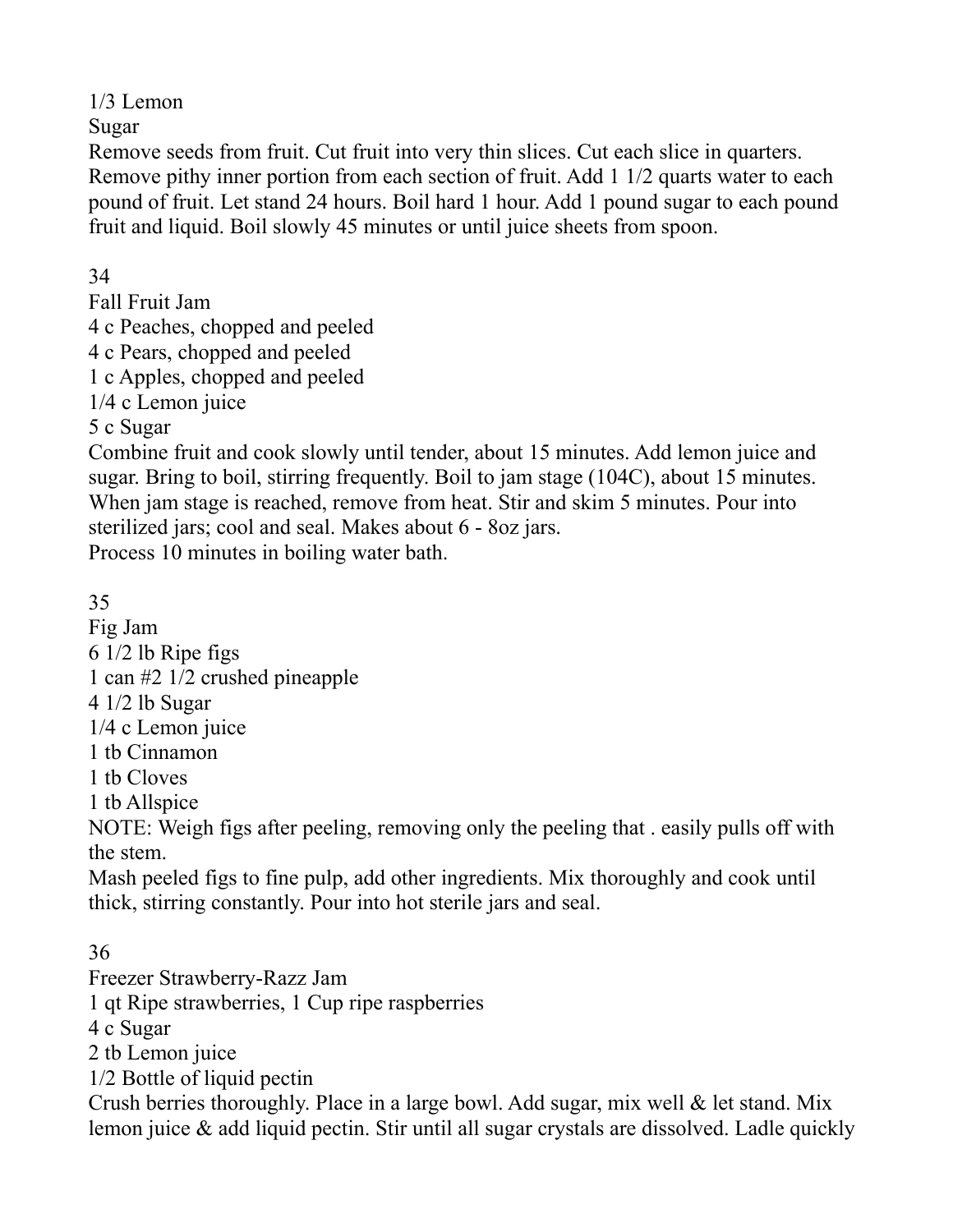into jars & leave to set, it may take 24 hours. Store in freezer. Will keep in the fridge for 3 weeks.

37

Fresh Fig Jam 2 qt Chopped figs, about 5 lbs

6 c Sugar

3/4 c Water

1/4 c Lemon juice

To prepare chopped figs, cover figs with boiling water. Let stand 10 minutes. Drain, stem and chop figs.

Combine figs, sugar, and 3/4 c. water in a large sauce pot. Bring slowly to a boil, stirring until sugar dissolves. Cook rapidly until thick. Stir frequently to prevent sticking. Add lemon juice and cook one minute longer.

Pour hot into hot jars, leaving 1/4" head space. Adjust caps. Process 15 minutes in boiling water bath.

38

Georgia Peach-berry No Cook Jam

1 c Crushed raspberries

1 c Peeled, finely chopped peaches

3 1/4 c Sugar

2 tb Lemon juice

1 Pouch liquid fruit pectin

Measure prepared fruits into a large bowl. Add sugar to fruit and mix well. Let stand for 10 minutes. Stir in lemon juice and liquid fruit pectin. Continue to stir for 3 minutes until most of the sugar is dissolved. Pour into clean jars or plastic containers. cover with tight lids and let stand at room temperature until set (may take 24 hours) Store in freezer, or for 3 weeks in refrigerator. Makes 4-1/2 cups.

39

Gooseberry Jam 1 lb Gooseberries 3/4 lb Sugar Stem gooseberries and wash carefully. Drain. Add sugar. Heat very slowly in a covered container until juice begins to form. Uncover and boil until juice sheets from spoon.

40 Grape Jam 4 lb Grapes 2 Oranges; juiced & zested 5 c Sugar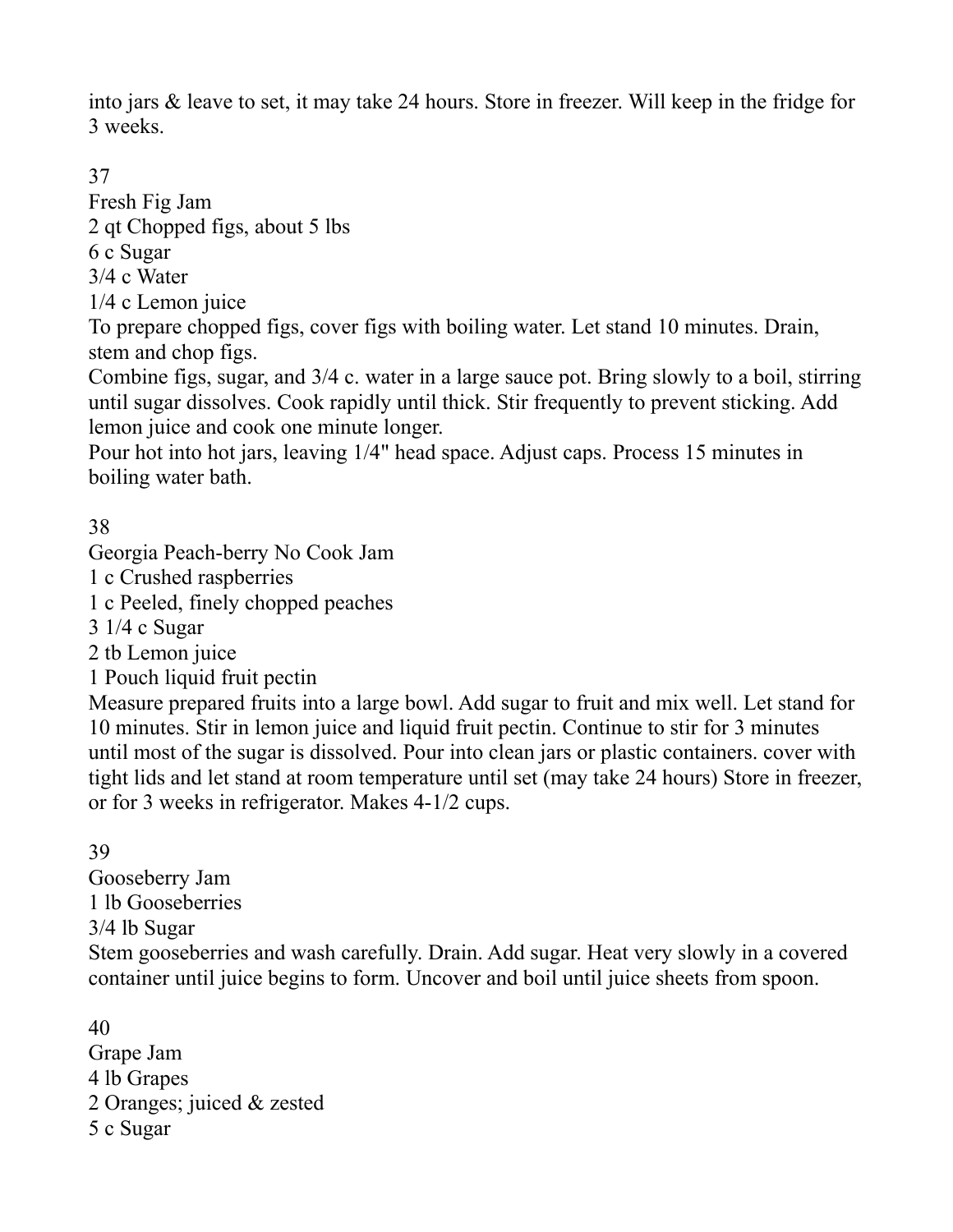1 c Raisins

pinch Salt

Wash grapes and remove stems. Peel off skins and reserve; place grape pulp in a saucepan. Cook pulp over low heat 6 to 7 minutes, then press through a coarse sieve to remove seeds. Discard seeds; return pulp to saucepan. Add orange rind and juice, sugar, raisins and salt, and continue to cook over low heat, stirring constantly. As the mixture thickens, add grape skins and cook 6 to 8 minutes or until quite thick.

Pour into sterile hot jars and seal while hot.

Makes about 3 1/2 pints.

41

Green Or Ripe Grape Jam

Wash and stem grapes. Separate skins from pulp. Cook skins until tender, press through a sieve. Cook pulp ten minutes, press through a sieve. Combine purees; add one pound of sugar to every quart of puree; boil one half hour, stirring often. Pour into glasses and cover.

42

Green Tomato Jam

1 kg Green tomatoes

1 ea Lemon

1 c Water

3 c Sugar

Slice tomatoes  $\&$  lemon thinly. Put tomatoes, lemon  $\&$  sugar into a pot with the water. Bring to a boil, reduce heat  $\&$  simmer for 1 hour. Transfer to a warmed sterile jars.

43

Ground Cherry Jam

2 lb Ground cherries; 8 c husked

4 c Sugar

1 c Water

2 Lemons; grated rind & juice

Husk and wash the ground cherries carefully. Measure the sugar and water into a large kettle. Bring to a full rolling boil, and boil for 2 minutes.

Add the cherries, lemon rinds, and juice. Bring to a full rolling boil again, reduce heat and simmer for 5 minutes. Remove from heat, cover with a clean towel, and let stand overnight.

Next day, return to the heat, and again bring to boil. Reduce heat and cook gently until transparent (about 15 minutes). Immediately pour into hot, sterilized glasses seal at once.

Yields 5 to 6 cups.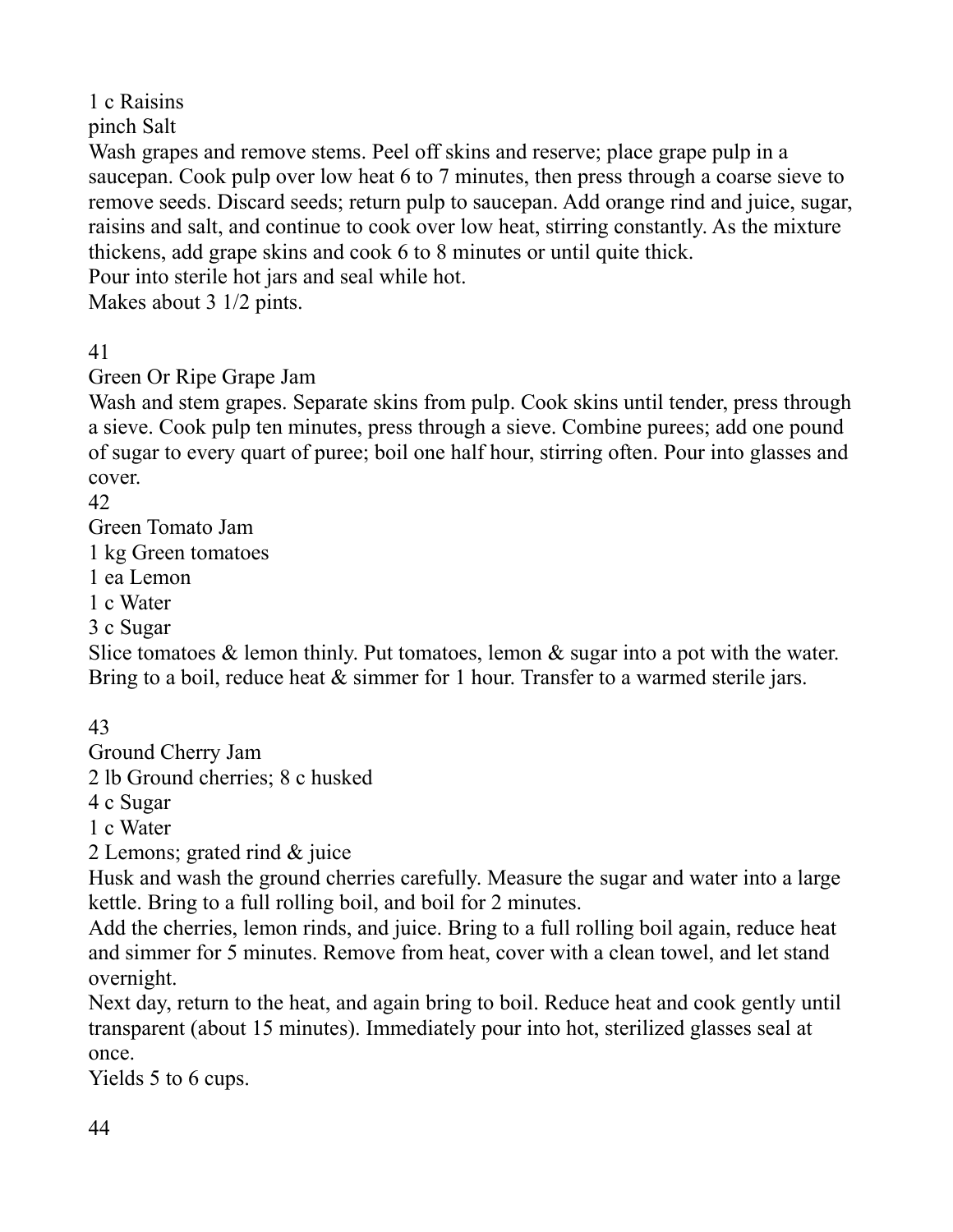Honey Pear Jam 2 lg Firm-ripe pears; cored and diced  $1/2$  c ; water 1/4 c Lemon juice 1/4 c Pear eau-de-vie 1/4 ts Cinnamon 1/4 ts Clove powder 1/4 ts Nutmeg 1/2 c Honey 1 pinch Salt

Combine all ingredients except honey and salt in a saucepan. Cook 5 min over high heat, stirring. Reduce heat to medium and cook 25 min, stirring occasionally. Add honey and salt. Cook 15 min, stirring, until the right texture is obtained. Store in a non-reactive container in the fridge for up to 2 mos.

# 45

Honey Plum Jam 3 c Pitted and coarsely chopped purple plums 1/3 c Sugar 1/3 c Water 2 tb Lemon juice 2 tb Liquid honey

Combine the plums, sugar, water and lemon juice in saucepan. Bring to boil, reduce heat, but maintain boil. Stir and mash occasionally with back of spoon for about 15 minutes, or until thickened. Remove from heat, stir in honey. Allow to cool to room temperature. Refrigerate in tightly covered jars for up to 2 weeks.

# 46

Hot Pepper And Tomato Jam 2 1/4 Ripe tomatoes

1 1/2 ts Grated lemon rind

1/4 c Lemon juice

2 Chopped hot peppers; OR 2 ts Tabasco sauce

6 c Sugar

1 Fruit pectin

Peel and chop tomatoes. Bring to boil and simmer 10 minutes. Measure 3 cups into sauce pan. Add pepper, rind, juice, sugar and mix well. Over high heat, bring to rolling boil, boiling hard, stir for 5 minutes. Remove from heat and at once stir in pectin. Skim with metal spoon. To prevent floating, stir and skim for 5 minutes. Ladle into  $1/2$  pint jar and seal.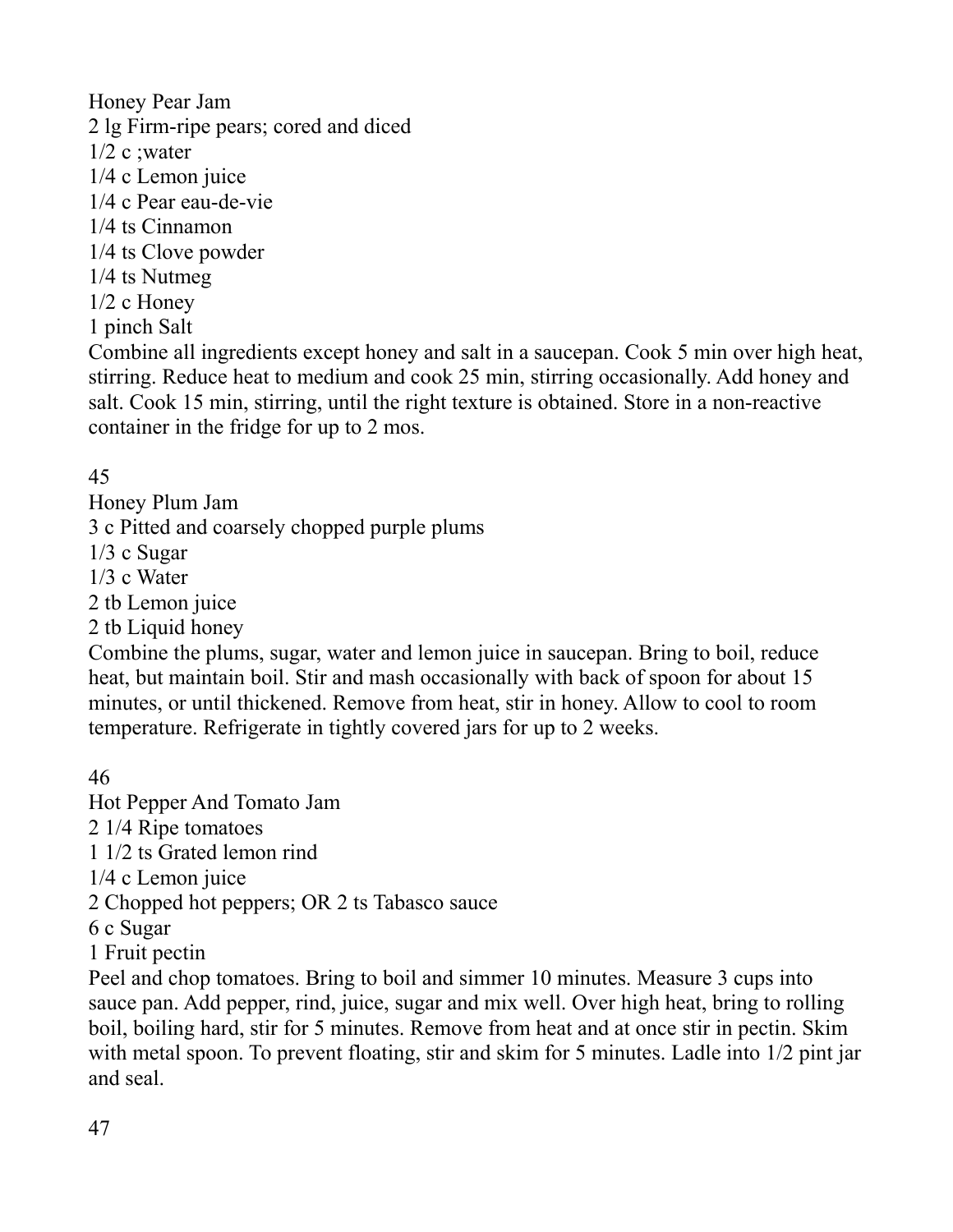Island Jam 4 c Cantaloupe, peeled and diced 3 Oranges, peeled and diced 1/4 c Lemon juice 4 c Sugar 1 ts Lemon rind 1 ts Orange rind 1/2 ts Salt 3 c Bananas

Combine cantaloupe, oranges, and 1/4 cup lemon juice in heavy saucepan. Bring to a boil and simmer for 15 minutes. Add sugar, lemon rind, orange rind, and salt. Continue simmering for 30 minutes. Add 3 cups sliced bananas and continue simmering for an additional 15 minutes. Pour into jelly jars and cover with paraffin. Can be frozen. Yield 8 (6 ounce) jars.

#### 48

Orange rind Rhubarb Jam 2 1/2 lb Rhubarb 1 1/2 lb Sugar 1/2 c Water 2 ea Orange, rind & juice of

Wash and skin the rhubarb and cut into small pieces; add sugar and 1/2 cup of cold water. Grate the rind of the oranges and add to the rhubarb. Add the orange juice and cook for 30 minutes, stirring occasionally. Pour into sterilized jars and seal.

49

Lemon-fig Jam 4 lb Fresh figs, peeled 3 lb Granulated sugar 1 lg Lemon, sliced thin

Mash or quarter the cleaned, peeled figs. Slice lemon very thin. Add sugar and lemon peel slices to figs and mix. Cook slowly stirring frequently with wooden spoon. Mixture will become thick and fruit transparent. Cooking process takes about 1 1/2 hours. Pour into sterile jars and seal immediately.

50 Microwave Strawberry Jam 1 c Crushed strawberries 2 ts Lemon juice 3/4 c Sugar 1/4 ts Butter Stir together strawberries, lemon juice, sugar and butter in an 8-cup microwave-safe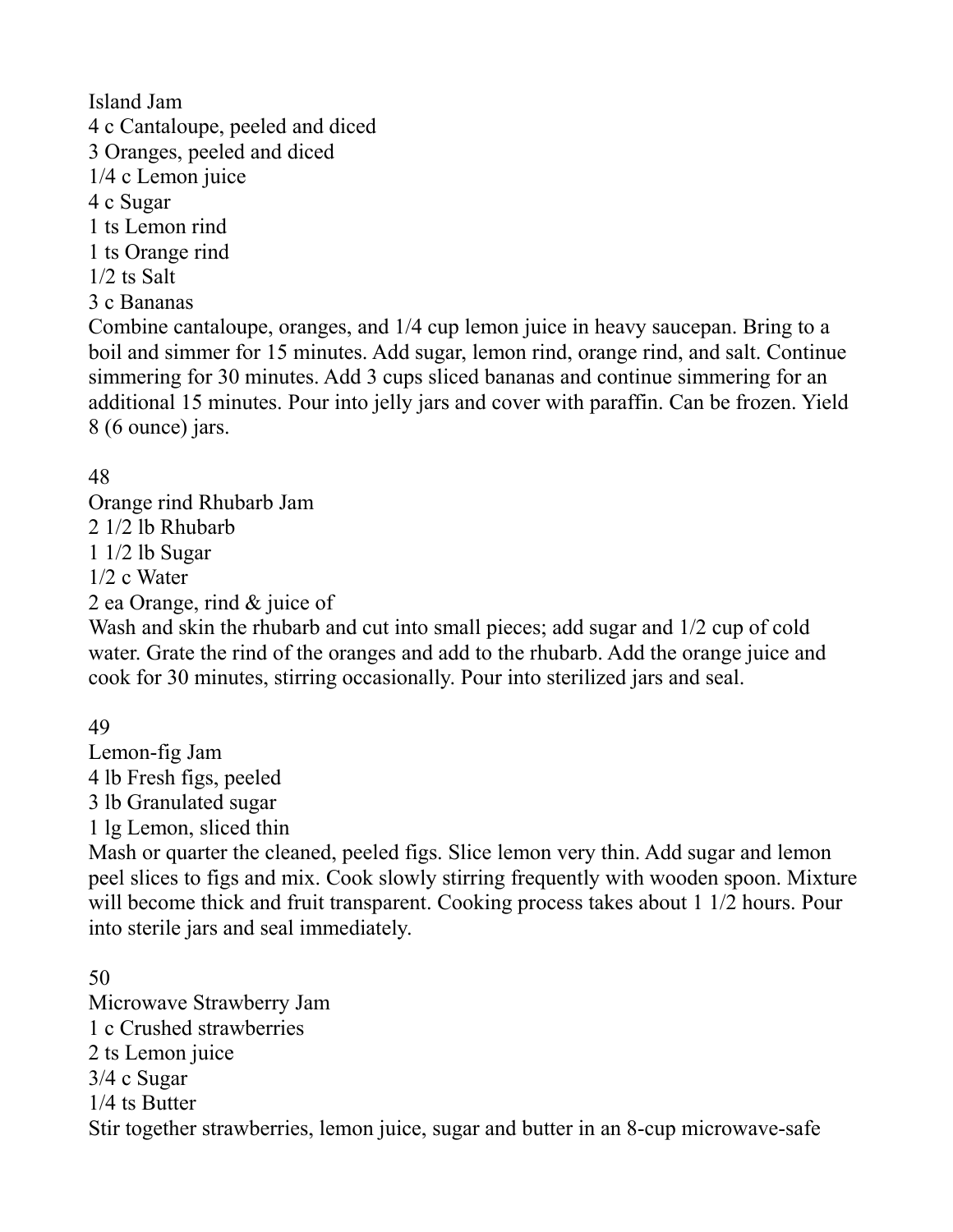measuring cup.

Microwave on 100 percent power for 4 minutes, then stir and continue to microwave at 100 percent power for 4 minutes. Pour into covered container, cool and refrigerate.

51

Mock Raspberry Jam 5 c Green tomatoes 4 c Sugar 6 oz Raspberry jello (2 pkgs) In blender or processor, process green tomatoes; add sugar. Boil 20 minutes. Skim. Add jello, stir. Pour into sterilized jars. It must be kept in the refrigerator! Can also be frozen.

52

Bake apple Jam 1 lb Washed fresh bake apples

3/4 lb Sugar

Place berries in a large, heavy boiler Put sugar on berries and let stand overnight. Place boiler on stove, and add 1/4 cup of water. Bring slowly to a boil. Let boil for 20 to 30 minutes. Pour immediately into hot, sterilized jars. Seal in the usual manner.

53

No Cook Apple Raspberry Jam

3 c Fully ripe raspberries

1/2 c Finely ground peeled and cored apples

4 c Sugar

2 tb Fresh lemon juice

1 Pouch liquid fruit pectin

Thoroughly crush the berries, using a potato masher, sieve half of the pulp to remove some of the seeds, if desired; measure 1-1/2 cups of prepared berries; pour into a large bowl. Add apples. Add sugar to bowl; mix well; let stand 10 minutes. Add lemon juice and liquid fruit pectin to bowl; stir for 3 minutes. (A few sugar crystals will remain) Ladle jam into clean containers, leaving 1/4 inch headspace; cover with tight fitting lids; let stand at room temperature until set (may take up to 24 hours) store in freezer. Jam can be stored in the refrigerator if used within 3 weeks. Makes 4-1/2 cups.

54

No Cook Blueberry Strawberry Jam

1 c Strawberries, crushed

2 c Blueberries, fresh or frozen, crushed

5 c Sugar

2 tb Lemon juice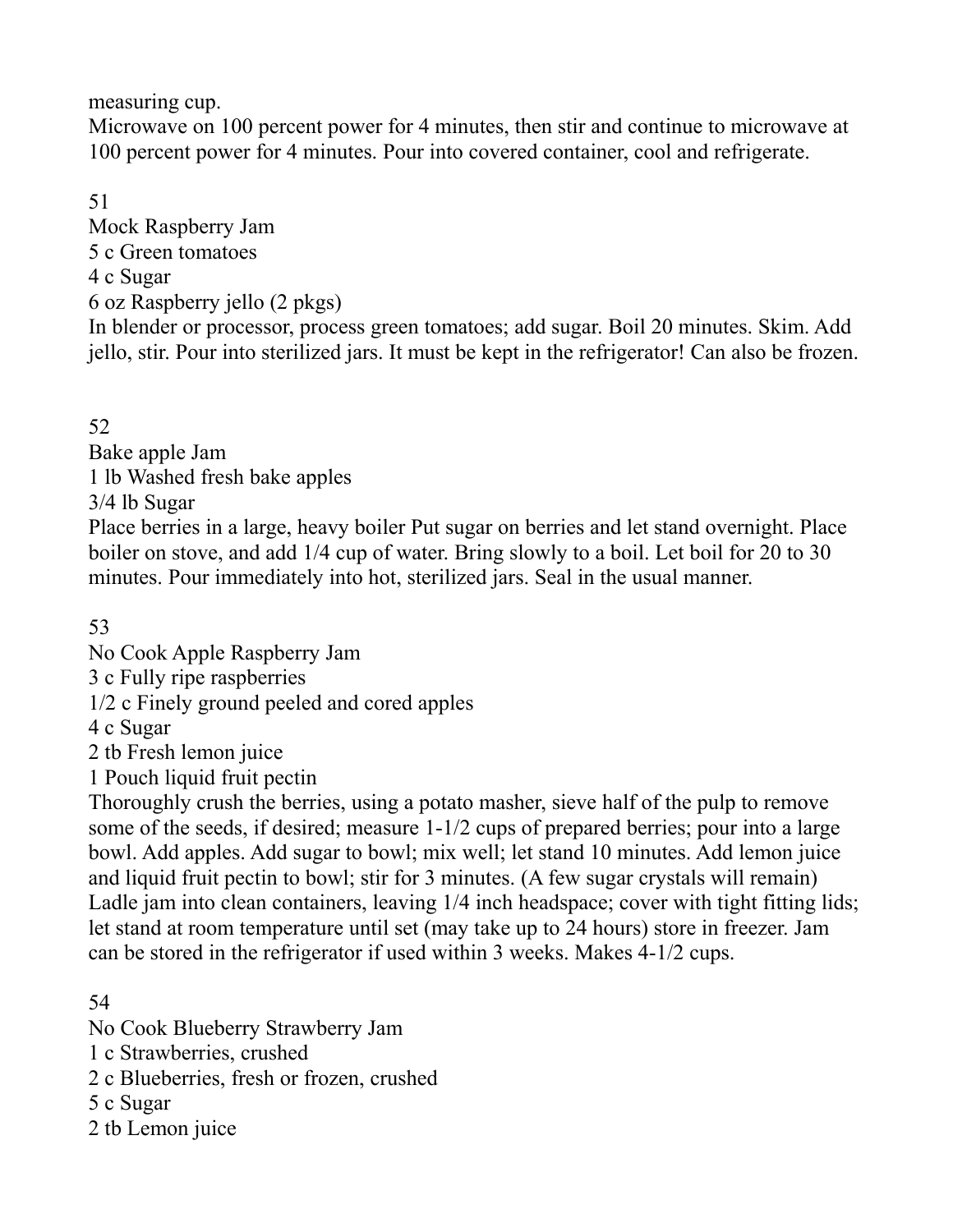2 pk Liquid Pectin (2 pouches)

Measure prepared fruit into a large bowl. Add sugar to fruit and mix well. Let stand for 10 minutes. Stir in Liquid Fruit Pectin and lemon juice. Continue to stir for 3 minutes until most of the sugar is dissolved. Pour into clean jars or plastic containers and cover tightly with lids. Let stand at room temperature until set, up to 24 hours. Store in freezer or up to 3 weeks in refrigerator. Makes 7 cups.

55

No Cook Georgia Peach, Strawberry Jam

1 c Raspberries, crushed

1 c Peaches, peeled & finely chopped, 1/4 Cup fresh Strawberries

3 3/4 c Sugar

2 tb Lemon juice

1 liquid pectin pouch

Measure prepared fruits into a large bowl.

Add sugar to fruit and mix well. Let stand 10 minutes.

Stir in liquid Fruit Pectin and lemon juice. Continue to stir for 3 minutes until most of the sugar is dissolved.

Pour into clean jars or plastic containers. Cover tightly with lids and let stand at room temperature until set (may take 24 hours)

Store in freezer or for 3 weeks in refrigerator.

Makes 4 1/2 cups

56

No Cook Peach Jam 1 lb Peaches: Peeled, Pitted And Mashed, 2 Cups 2 c Sugar 3 oz Liquid Fruit Pectin; 1 Pouch 2 tb Lemon Juice Stir the mashed peaches and sugar together in a large bowl, blending well, and let stand 10 minutes, stirring occasionally. Add the liquid fruit pectin and lemon juice. Stir, constantly, for 3 minutes. Spoon into jars prepared for freezer jams. Yield: 3 Eight ounce Jars

57 No Cook Peachy Orange Jam 1 Orange 2 1/2 c Peaches, finely chopped 1/3 c Maraschino cherries, chopped 2 tb Lemon juice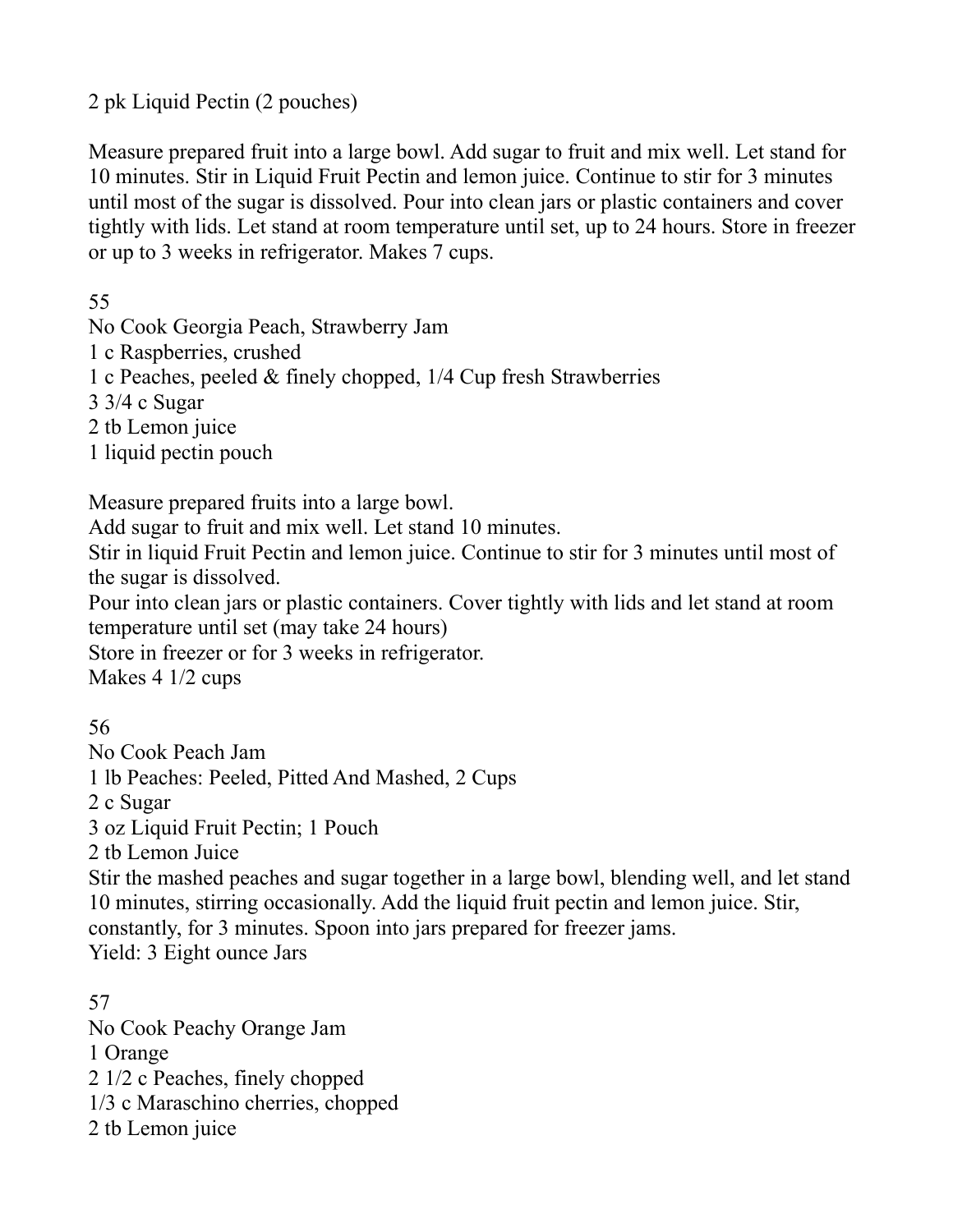5 c Sugar 3/4 c Water 1 pk Fruit Pectin Crystals

Grate orange rind. Section orange, remove membrane. Dice sections and put into a large bowl with rind. Add peaches, cherries, lemon juice and sugar. Mix well. Let stand 10 minutes.

Combine water and pectin in a small saucepan. Boil for 1 minute, stirring constantly. Stir pectin into fruit mixture for 3 minutes until most of sugar is dissolved. Pour into clean jars or plastic containers. Cover tightly with lids and let stand at room temperature until set. (may take 24 hours)

Store in freezer or for 3 weeks in refrigerator. Makes 6 1/2 cups

58

No Cook Strawberry Jam

1 pt Strawberries, mashed (2 cups)

2 c Sugar

3 oz Liquid Pectin; 1 Pouch

2 tb Lemon Juice

3 dr Red Food Coloring; Up To 4 Drops May Be Used

Stir the berries and sugar together in a large bowl, blending well, and let stand for 10 minutes, stirring occasionally. Add the pectin, lemon juice and food coloring, blending well, and stir constantly for 3 minutes. Spoon the jam into the jars prepared for freezer jams.

Yield: 3 Eight Ounce Jars

59

No Cook Strawberry Kiwi Jam 2 3/4 c Strawberries, crushed 1 1/4 c Kiwi fruit, peeled, chopped 3 1/4 c Sugar 1 pack Light Fruit Pectin crystals

Measure prepared fruit into a large bowl. Measure sugar and set aside.

Combine light fruit pectin crystals and 1/4 cup of measured sugar. Gradually add to fruit, stirring well.

Let stand for 30 minutes, stirring occasionally. Add remaining sugar and continue to stir for 3 minutes until most of the sugar is dissolved. Pour into clean jars or plastic containers. Cover tightly with lids and let stand until set, up to 24 hours. Store in freezer

or up to 3 weeks in refrigerator.

Makes 6 cups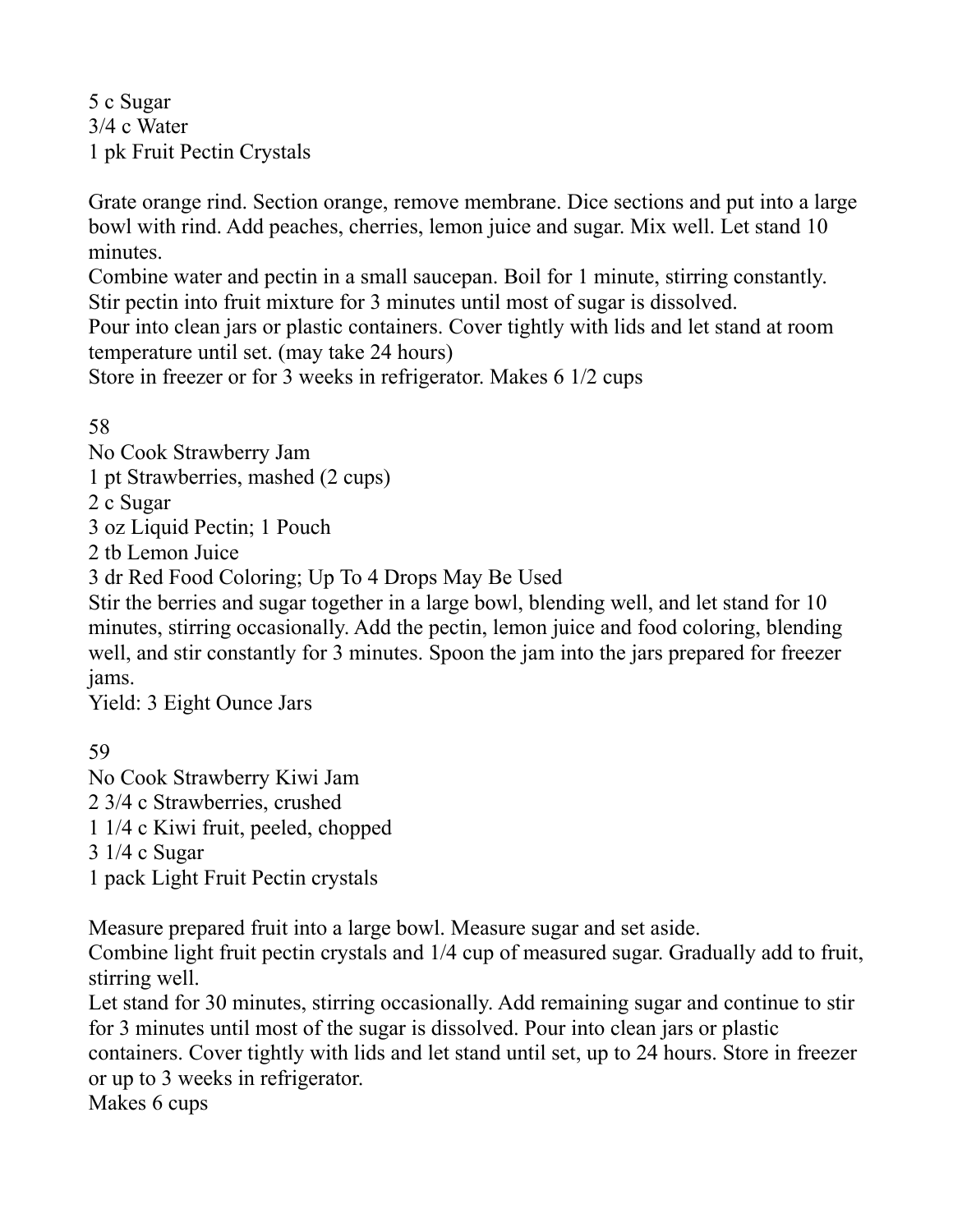60

Oriental Rhubarb Jam 1 lb Rhubarb finely chopped 1/2 ts Five spice powder Dash hot pepper sauce 3 c Granulated sugar 1/4 c Chopped candied ginger 3 tb Lemon juice

In a saucepan, combine rhubarb, sugar, five spice powder, ginger, hot pepper sauce and lemon juice; blend well. Place over low heat, stirring constantly until sugar dissolves. Bring to boil, skim off foam and cook over medium heat, stirring frequently, until mixture becomes transparent and thickens, about 15 to 20 minutes. Ladle into hot, sterilized jars; seal. Makes about four 6 ounce jars.

61

Papaya Mango Jam

3 c Ripe mango flesh cut in 1/2 cubes

3 c Ripe papaya flesh cut in 1/2 cubes

3 c Sugar

3 tb Fresh-squeezed lime juice, strained

Combine all ingredients and bring to a boil over moderate heat, stirring constantly. Reduce heat to minimum and cook uncovered 30-40 min or until visible liquid is evaporated. Stir frequently. Put up for canning in the normal way.

62

Peach And Plum Jam 1 Basic microwave jam recipe 1/2 lb Peaches, pitted and chopped 1/2 lb Plums, pitted and chopped 1/2 c Seeded and finely chopped Orange, including peel Prepare fruit and flavoring to make 2 cups. Prepare basic microwave jam recipe. Microwave, uncovered, on High for 13-15 minutes.

63

Peach Cantaloupe Jam 6 Peaches, peeled & cubed 1/2 Cantaloupe, peeled & cubed 2 Oranges, ground Combine fruits and measure the amount. Add an equal amount of sugar. Let stand overnight. Cook stirring until fruit is clear and thick. Pour into hot sterilized jars and seal. 5 pints.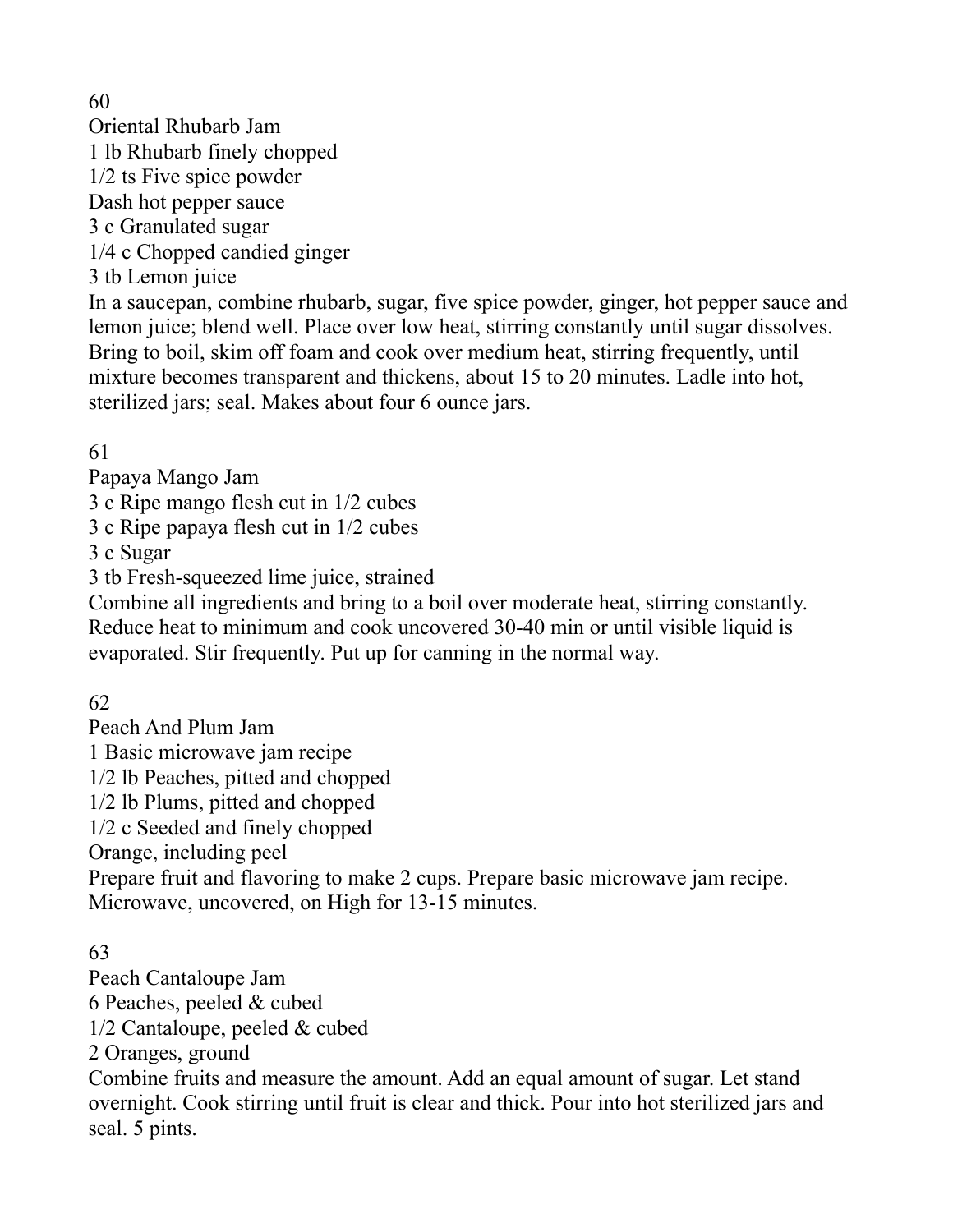64

Peach Jam 1 lb Peaches, pitted and chopped 1 tb Lemon juice 2 Drops almond extract (optl) 1 Basic microwave jam recipe Prepare fruit and flavorings, then prepare basic microwave jam recipe. Microwave, uncovered, on High for 13-15 minutes.

65

Peach Jam 2 4 c Prepared fruit 1 Bottle fruit pectin 7 1/2 c Sugar

Peel peaches. Pit, and grind or crush. If peaches lack flavor, add juice of 1 lemon. Combine sugar and fruit. Heat rapidly to full rolling boil. Stir constantly before and while boiling. Boil hard 1 minute. Remove from fire. Stir in fruit pectin. Skim and stir alternately for 5 minutes to cool jam slightly and to prevent floating fruit.

66

Pear Jam

1 c Blended pear (whip chopped fruit in a food processor Or blender until smooth) 1 ts Lemon juice

Heat ingredients to a boil in a saucepan; turn to low and simmer, stirring occasionally, until mixture reaches desired thickness. Yields 1/2 cup.

67

Persimmon Jam 3 lb Ripe persimmons 7 c Sugar (3 1/2 lbs) Juice of 2 lemons 1 6 oz. bottle liquid pectin

Wash, peel and seed the persimmons; then mash them. Place persimmon pulp in a preserving kettle, add the sugar and lemon juice and mix well. Bring slowly to a boil over high heat until sugar has dissolved, stirring frequently. Boil hard for 1 minute, then remove the kettle from the heat and stir in the liquid pectin. Skim thoroughly with a metal spoon. Ladle into hot sterilized jars and seal immediately.

68 Pineapple Apricot Jam 2 lb Dried apricots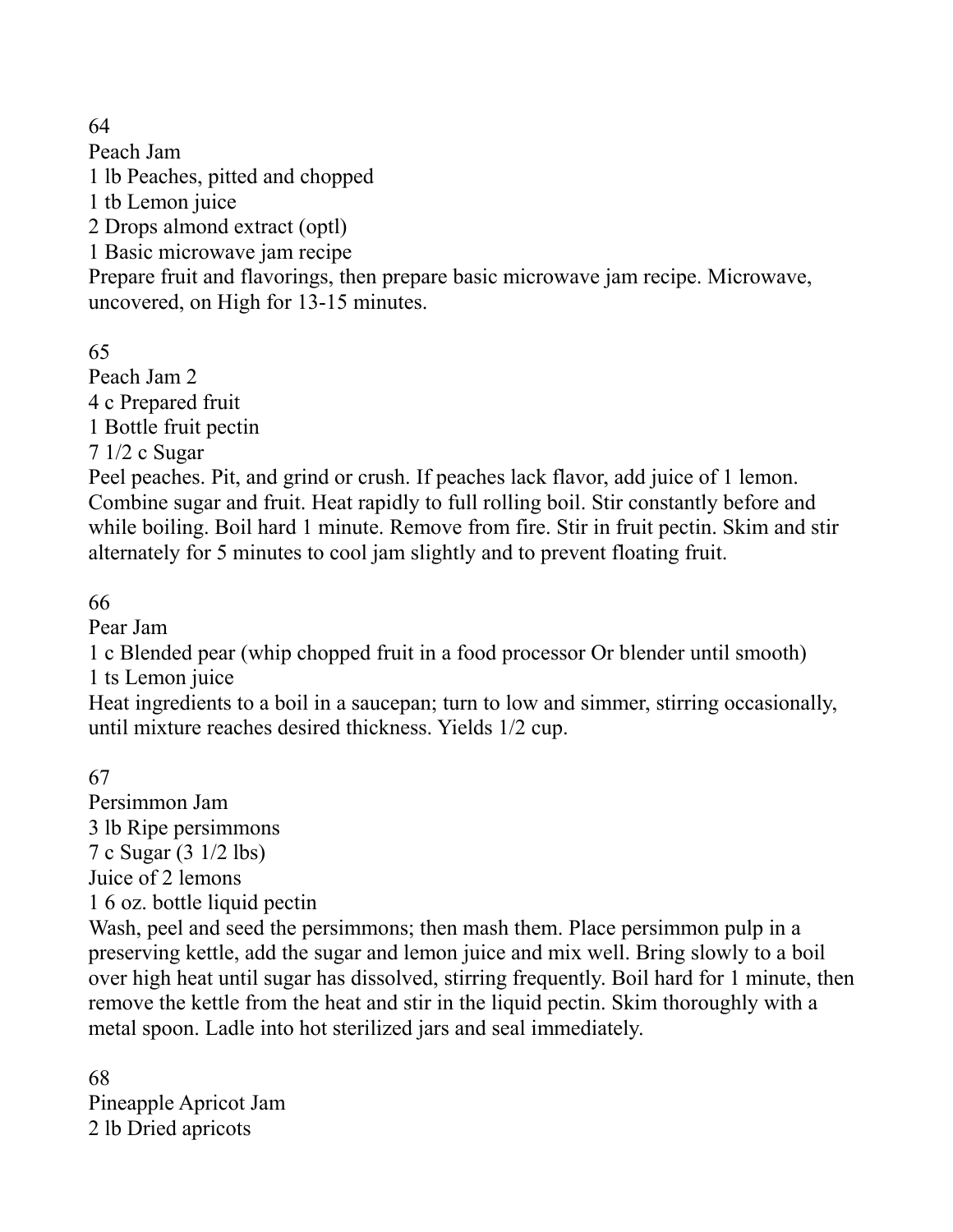2 c Crushed pineapple

3 1/4 c Sugar

Wash apricots. Cover with cold water. Heat slowly to boiling. Simmer until soft. Add pineapple and sugar. Simmer slowly, stirring frequently, until thick.

69

Plum Jam 1 lb Plums

1 c Water

3/4 lb Sugar

Clean plums, cook in water until skins are tender, 10 to 15 minutes. Cool and remove stones. Add sugar, heat slowly until sugar is dissolved, then cook rapidly until thick. Partially cool, stirring occasionally, pour into sterile jars and seal. Makes 1/2 pint.

70

Pumpkin Jam 1 ea Medium Pumpkin 4 lb Sugar 4 ea Lemons 4 ea Oranges

Cut up and dice 1 medium pumpkin For 2 bowls of pumpkin use 1 bowl of sugar. Cut up 4 lemons and 4 oranges. Combine pumpkin, lemon and orange and cover with the sugar. Let stand over night. Next day, mix well and cook until pumpkin is clear. Pack in sterile jars and seal immediately.

71 Pumpkin Jam 2 5 lb Pumpkin 1 lb Raisins 1 lb Dried apricots 2 1/2 lb Sugar

Pare pumpkin. Remove seeds and cut pulp into cubes. Add sugar. Stir well, and allow to stand overnight. In the morning add apricots which have been washed and cut in strips. Add raisins. Cook slowly, stirring frequently, until the pumpkin is tender and clear. Onehalf a lemon, sliced thinly, may be added. Canned pumpkin may be substituted for fresh pumpkin.

72 Raspberry Jam 2 lb Raspberries 2 lb Sugar Wash raspberries. Remove stems and blossom ends from fruit. Crush thoroughly. Add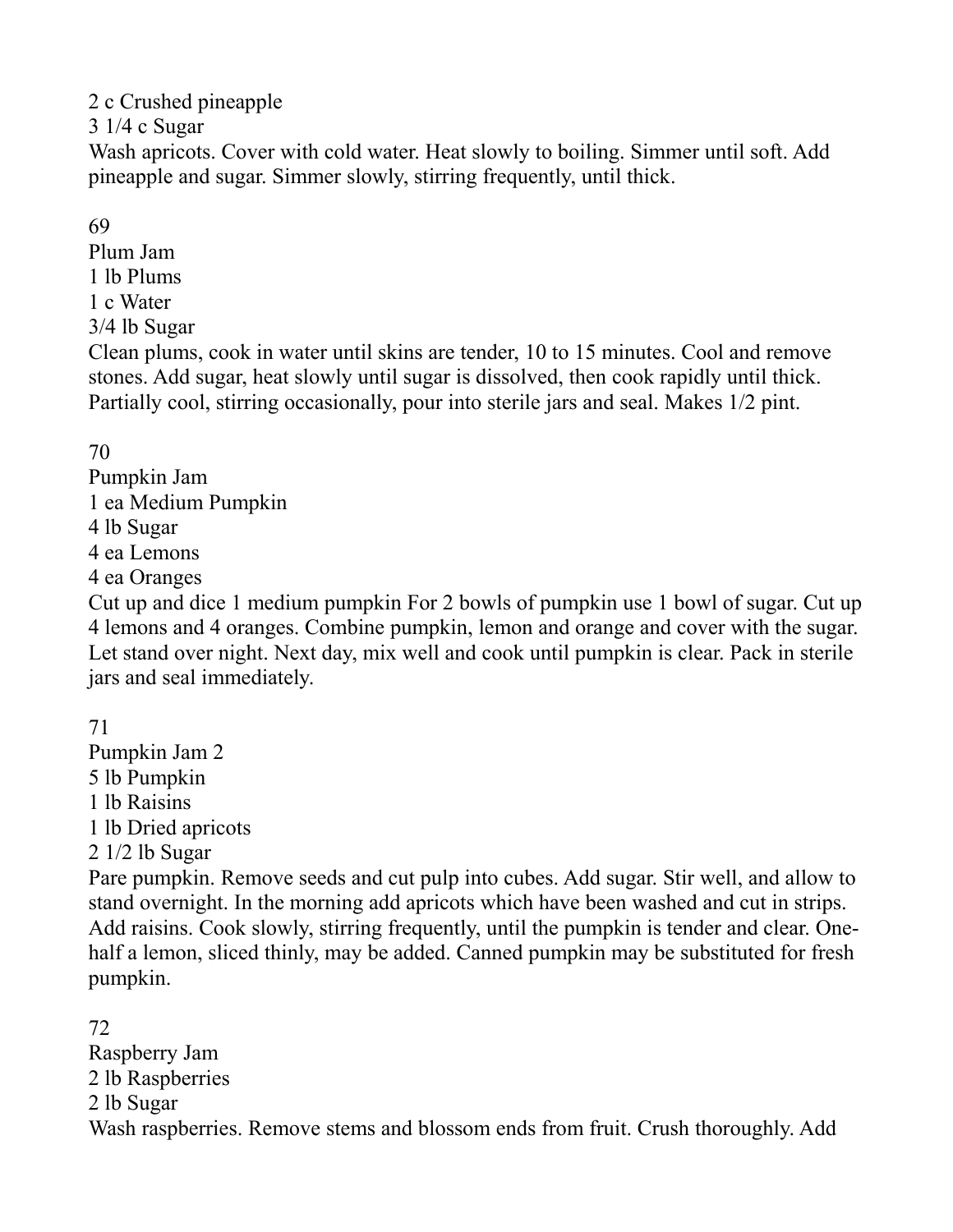sugar. Heat slowly to boiling. Simmer, stirring constantly, until thick.

73 Raspberry Jam 2 2 lbs Crushed raspberries 1 lb Sugar Cook raspberries uncovered for 10 minutes. Add sugar, stirring to dissolve. Bring to a boil, stirring frequently. Boil to jam stage (12 minutes)  $\&$  remove from heat. Stir  $\&$  skim 5 minutes. Pour into hot, sterilized jars & seal.

74 Raspberry Rhubarb Jam 3 lb Rhubarb 2 1/2 c Sugar 1/2 c Water 2 Oranges, juice and rind 2 c Raspberries Skin and cut rhubarb into 1/2 inch pieces. Add water and sugar, the orange juice and grated peel. Cook all together, stirring frequently to prevent scorching, for 30 minutes, or until clear. Put in sterile jelly glasses and seal.

75

Red Onion Jam 3 c Peeled, thinly sliced red onions 1 1/2 c Apple juice 3/4 c Red wine vinegar 1 ts Dried sage 1/2 ts Pepper 5 c Sugar 1/2 c Packed light brown sugar 1/2 ts Margarine 1 Pouch liquid pectin Mix all ingredients except pectin. Place over high heat; bring to a full rolling boil and stir constantly. Skim off foam with metal spoon, remove from heat. Ladle into sterilized jars, then water bath process for 5 min.

76 Red Strawberry Jam 1 qt Perfect strawberries 4 c Sugar Juice of 1/2 lemon, opt'l Wash, dry and stem the berries. Put them in a 10" deep heavy pot, cutting a few berries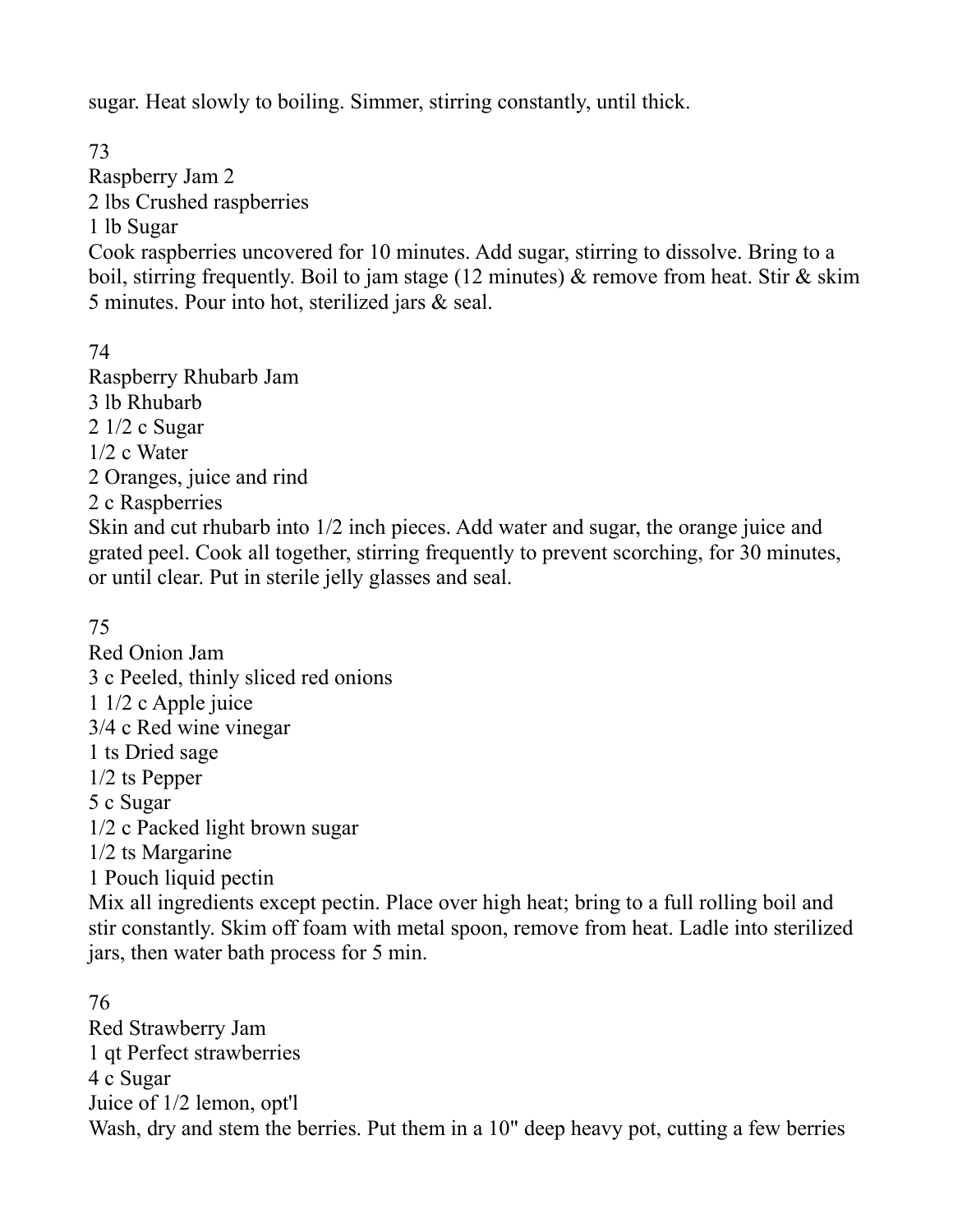to release some juice. Cover them with the sugar. Stir the mixture very gently with a wooden spoon over low heat until it has "juiced up". Then raise heat to med and stop stirring. As soon as it bubbles up, time for 15 min. and cook without stirring. After 15 min remove from heat and allow to cool uncovered. Sprinkle surface with lemon juice if you wish. When cool, stir lightly and put into sterilized jars.

#### 77

Rhubarb And Pineapple Jam 8 c Rhubarb, cut up 2 c Chopped pineapple 4 c Sugar Mix all together and boil till jam stage, about 30 minutes. Pour into hot jars and seal.

78

Rhubarb Apricot Jam 2 c Dried apricots 6 c Cooked rhubarb 8 c Sugar Soak apricots overnight. In the morning cut in half and add the cooked rhubarb. Place all in a kettle, adding the sugar and cook at medium heat for 20 to 30 minutes or until desired thickness. Pour into hot jars and seal.

79

Rhubarb Banana Jam 4 c Cooked rhubarb 6 c Sugar 2 lg Bananas, cut fine Mix well and bring to boil and boil for 35 minutes or until thick. Pour into hot jars and seal.

80 Rhubarb Jam 1 5 c Rhubarb 3 c White sugar 1 sm Jello powder Cook rhubarb and then add sugar, mixing well. Add Jello and stir until dissolved. Seal in jars

81 Rhubarb Jam 2 6 lb Rhubarb 6 lb Lump sugar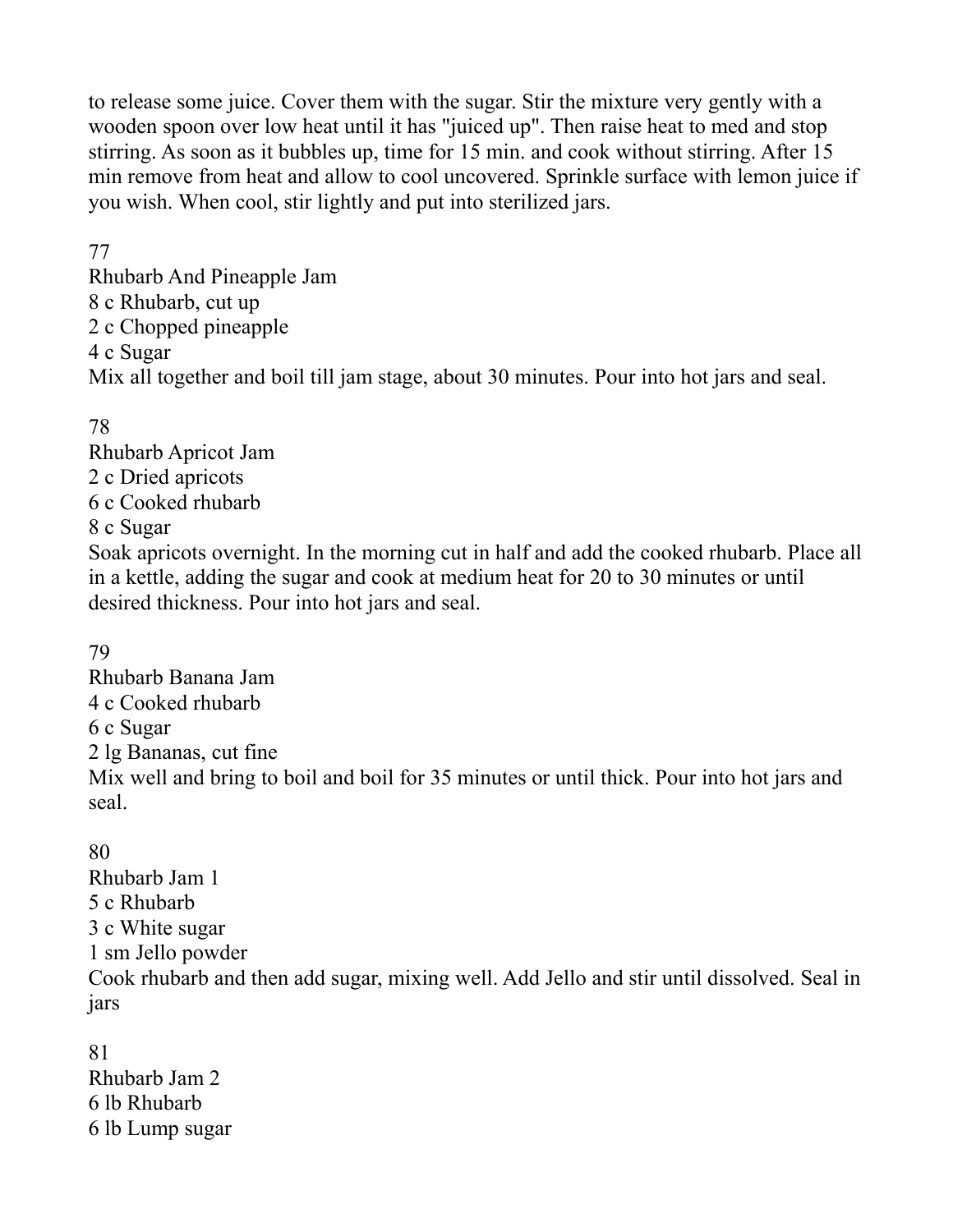Rind of 3 lemons

Wipe the rhubarb dry and put into preserving pan with sugar, cutting the rhubarb up first. Mince the lemon rind and add other ingredients, keep stirring to prevent the rhubarb from burning. When sugar is quite dissolved let the jam boil quickly for 3/4 of an hour.

### 82

Rhubarb Jam (freezer Jam) 4 c Sugar 5 c Rhubarb, cut fine

1 pk Strawberry jello (6 oz)

Stir rhubarb and sugar together and let stand overnight. Then boil 10 to 15 minutes. Remove from stove and add strawberry jello and stir till dissolved. Fill jars, leaving room for expansion. Cool and put in freezer.

83

Rhubarb Jam (old Recipe) 15 c Rhubarb, cut up 14 c Sugar 8 Oranges 1 c Walnuts

Put oranges through food chopper. Put sugar and oranges over rhubarb and let soak overnight. Next morning cook slowly for 1 1/2 hours. Add walnuts and put in hot jars. This makes 5 to 6 quarts (5 to 6 liters).

84

Rhubarb Orange Jam 4 c Rhubarb, diced 8 Oranges 2 1/2 c Sugar

Wash rhubarb and dice. Put oranges through food chopper. Mix fruit and sugar in large saucepan. Cook to boiling point, then reduce heat and cook slowly for 2 hours or until jam is thick and clear. Pour into hot jars and seal. Makes 1 quart (1 Liter).

85

Rhubarb Orange Slice Jam

3 pt Rhubarb cut in pieces

5 c Sugar

1 lb Candy orange slices cut up

Cover rhubarb with sugar and let stand one hour. Cook until thick and tender. Add pieces of candy. Cook until thick. Pour into sterilized jars, cover with rings and lids according to manufacture's directions and process in boiling water for 15 minutes.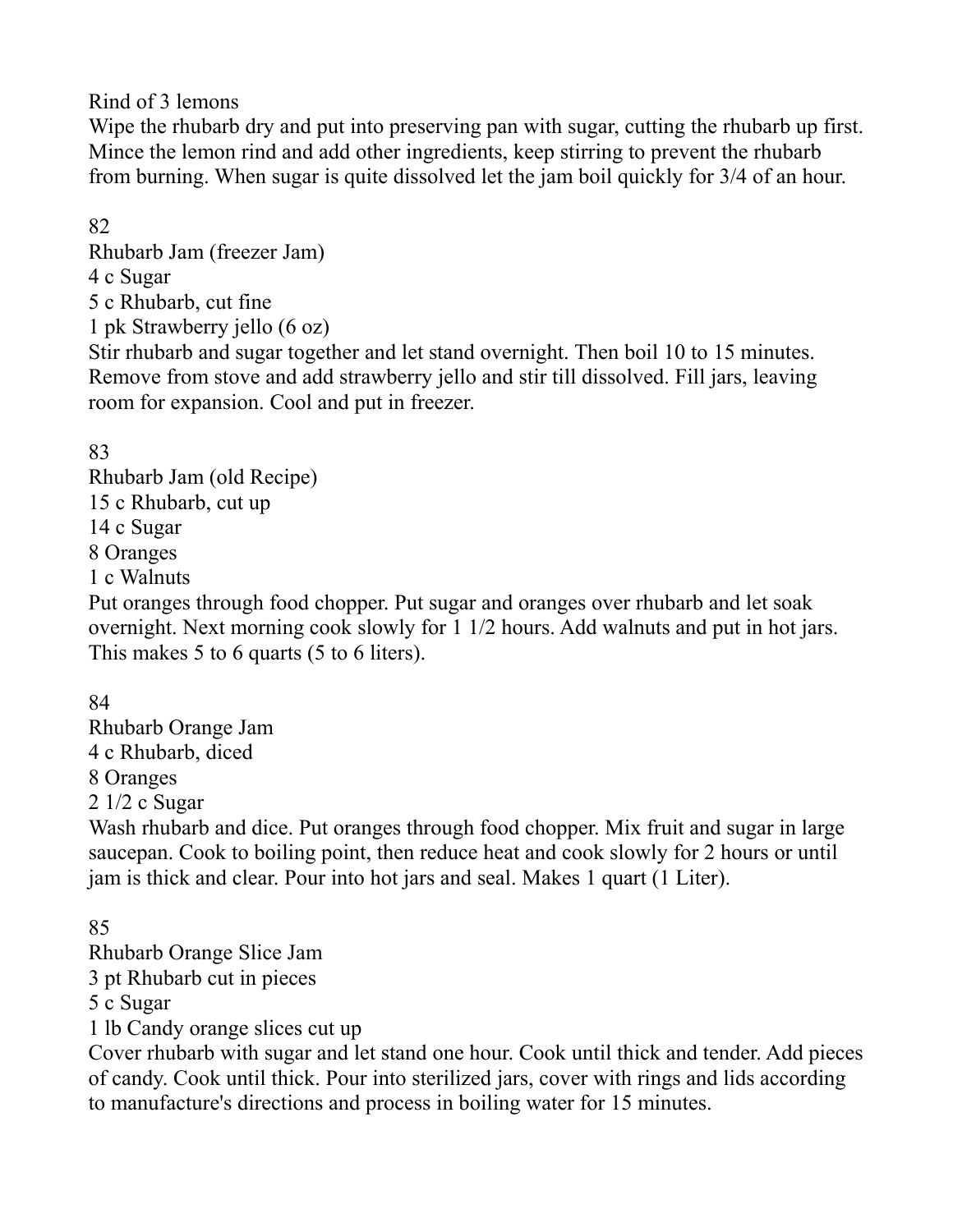86 Ripe Grape Jam 4 1/2 c Prepared fruit 1/2 c Water 7 c Sugar 1/2 Bottle fruit pectin

Use only fully ripened grapes. Separate skins and pulp. Simmer pulp 5 minutes. Remove seeds by sieving. Crush skins. Add pulp. Add water and stir until mixture boils. Cover, and simmer slowly 30 minutes. Measure fruit into large kettle. Add sugar. Mix well. Heat rapidly to full rolling boil. Stir constantly before and while boiling. Boil hard 1 minute. Remove from fire. Stir in fruit pectin. Skim.

87

Ripe Tomato Jam 4 lb Medium ripe tomatoes 4 c Sugar 1 ts Whole cloves 1/2 tb Broken stick cinnamon 2 c Vinegar 1/2 ts Whole allspice

Scald, peel, and quarter tomatoes. Place in preserving kettle. Add sugar, vinegar, cloves, allspice, and cinnamon. The spices may be tied in a loose muslin bag. Simmer, stirring frequently, until thick.

88

seal.

Ripe Tomato Pineapple Jam 3 1/3 lb Ripe Tomatoes 3 1/2 oz Candied pineapple 1 Green apple 1 tb Grated lemon rind 1/2 c Lemon juice 3 1/2 c Sugar Peel & coarsely chop tomatoes. Coarsely chop pineapple. Peel, core & grate apple. Combine the fruit in a large pot. Bring to a boil, simmer uncovered for 20 minutes. Stir in lemon juice. Add sugar & stir till dissolved. Boil rapidly, uncovered, for 45 minutes or until a setting point is reached. Remove from heat  $\&$  stand for 5 minutes. Pour into warm sterile jars  $\&$ 

89 Roasted Garlic Jam 4 Heads Garlic, large roasted and peeled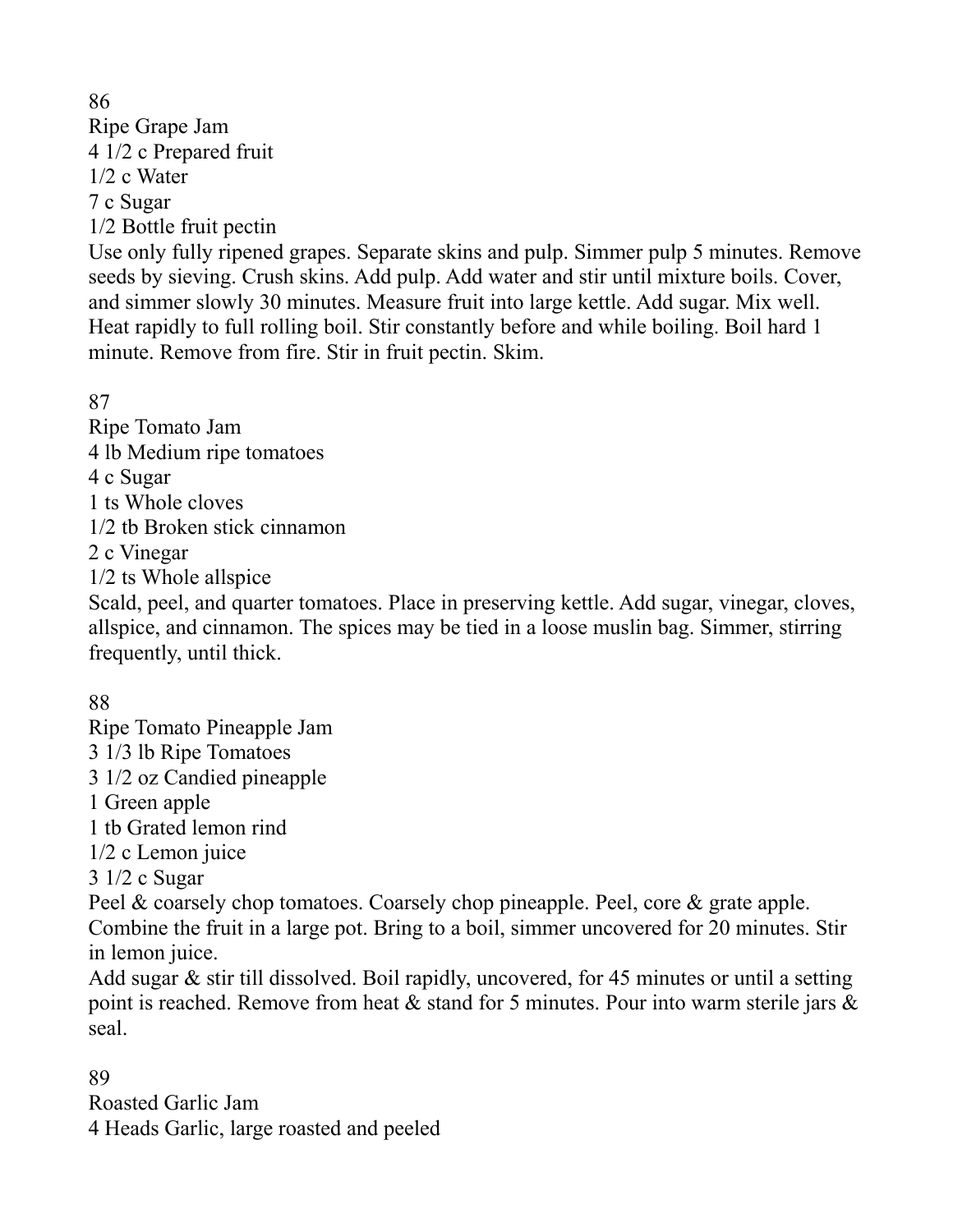2 ts Olice oil 1 tb Fresh lemon juice 1/2 ts Kosher salt 1 tb Italian parsley, coarsely chopped Cayenne pepper, pinch Ground pepper, fresh Chop garlic with knife until it forms a paste. Place in a bowl, add remaining ingredients. Stir to blend. Use for Bruschetta, pizza or grilled meats. Yield 2/3 cup.

90

Rose Petal Jam 1 lb Petals from fresh red roses 2 c Sugar 1/2 c Water Rinse the petals gently and dry them.

Dissolve the sugar in the water and stir into the petals. Place the petals and sugar in a shallow pan, cover with a sheet of glass and place under clear sun for 8 hours. Place in a kettle. Bring the mixture to a boil and simmer 20 minutes, stirring constantly. Pour into jars and seal.

91

Rose Petal Jam 2 30 lg Red cabbage roses 3 lb Sugar 2 pt Water 1/2 Lemon

Take the roses and cut off the white ends. Make a syrup with the sugar and water. Then add the juice of the half a lemon and the rose petals. Boil until the roses crystallize, stirring frequently with a wooden spoon.

# 92

Spiced Carrot Jam 4 c Finely chopped raw carrots 3 c Sugar Juice & grade peel of 2 lemons 1/2 ts Each cloves; allspice and cinnamon

Place all the ingredients in a saucepan. Slowly bring to a boil over medium low heat, stirring constantly. Then, stirring often, cook over low heat 30 to 40 minutes, or until mixture is as thick as jam. Pour into hot sterilized jars and seal. Yield: 4 jelly glasses.

93 Spicy Apple Jam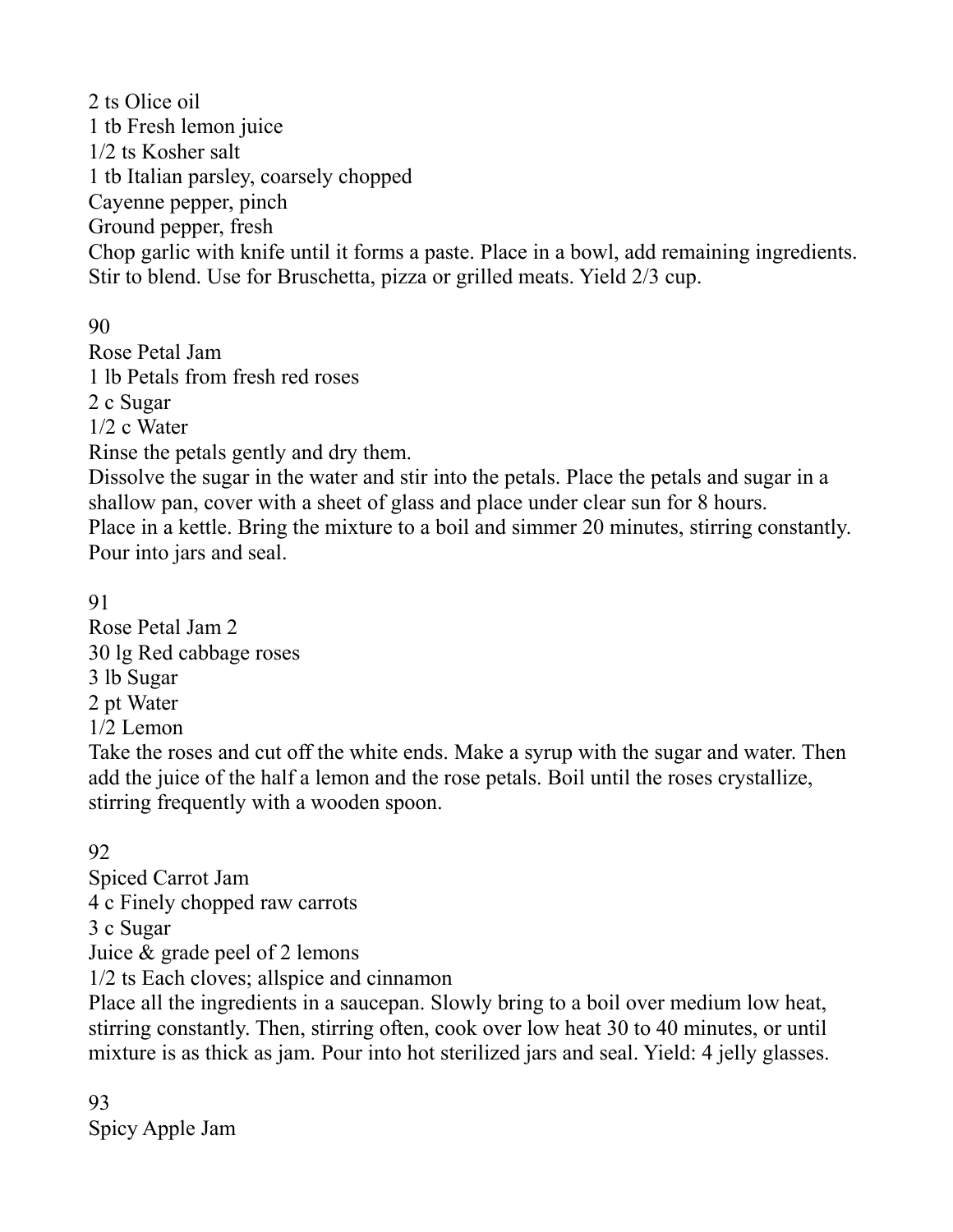8 md Cooking apples 2 c Water 4 tb Lemon juice 1 1/2 c Sugar 1 1/2 tb Cinnamon 1 ts Allspice 1/2 Bottle Liquid fruit pectin

Peel and core apples; cut each apple into eighths. Process through food processor with water and lemon juice until finely chopped. Transfer to large saucepan (you should have 5 1/4 cups apple mixture). Add sugar and spices. Bring to a full boil; boil for 1 minute, stirring constantly. Remove from heat and stir in pectin. Skim off foam; ladle into sterilized jars and seal. Yield 10 (8 oz.) jars.

94

Strawberry Diabetic Jam 1 c Berries 3/4 c Sugar-free strawberry pop 1 pk Strawberry sugar-free Jello

3 Packets Equal

Mash the berries, add soda pop and cook 1 minute. Remove from heat and stir in Jello until dissolved. Stir in sweetener and pour in jars. Seal and store in refrigerator. Yield 1 1/4 cups. You may use other fruits such as raspberries, peaches or cherries.

95

Strawberry Jam 2 2 qt Fresh or frozen strawberries, unsweetened 1 qt White sugar Thaw & mash strawberries. Add white sugar. Boil for 8 minutes in a large pot. Remove from stove & let cool. Stir & skim off any foam. Bottle in sterilized jars.

96

Strawberry Liqueur Jam 500 g Strawberries 1 md Green apple Juice of 1 lime 1 3/4 c Sugar 2 tb Grand Marnier Wash & hull strawberries. Peel, core & finely chop apple. Add lime juice & let stand covered for 30 minutes. Microwave the fruit & juice for 4 minutes on high. Add sugar, stir & microwave 35 minutes on high, stirring every 10 minutes. Stand five minutes, pour into warm sterile jars. Seal.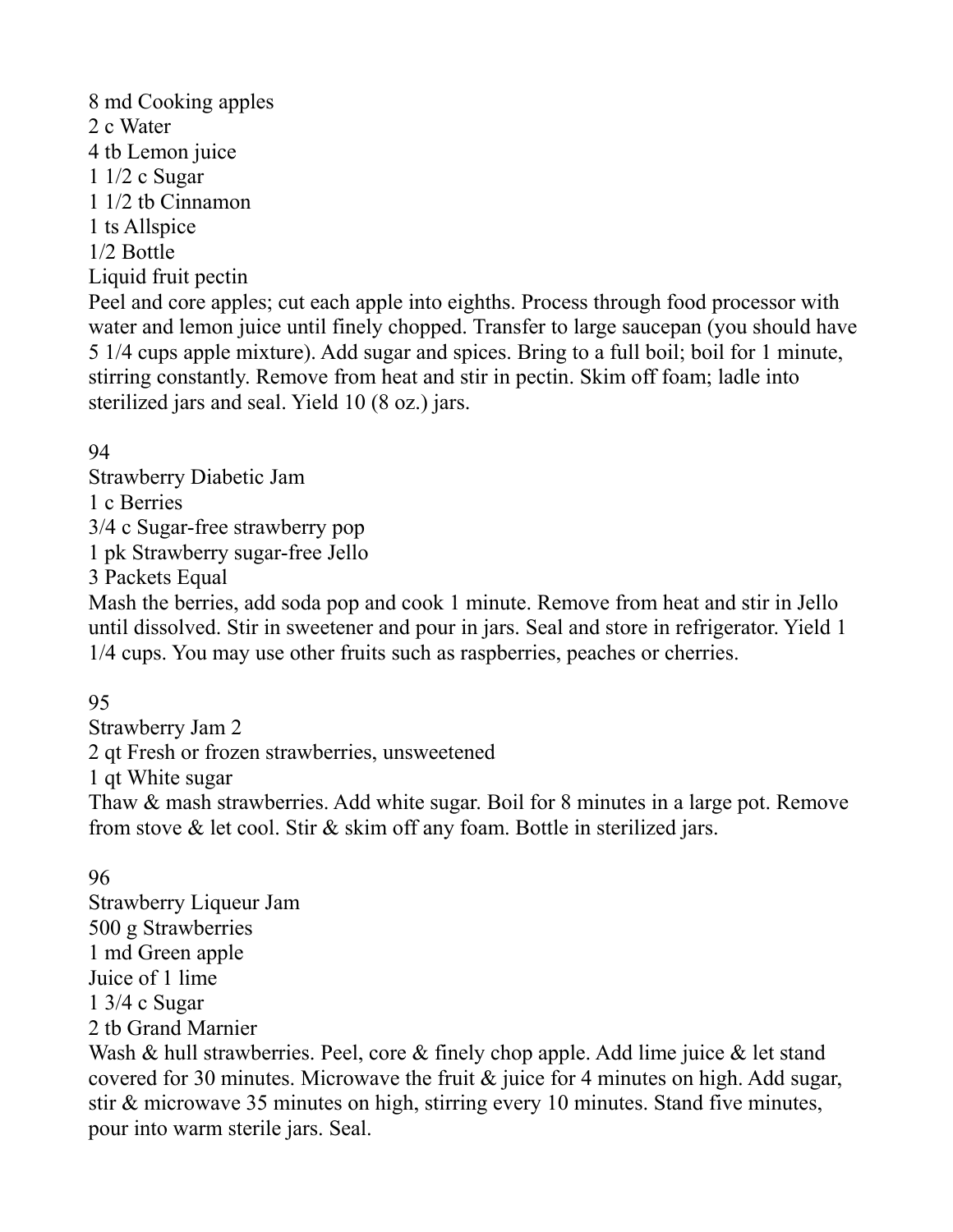97

Sugar Free Strawberry Jam

3 qt Whole strawberries; fresh or frozen

1 pk (3 oz) strawberry-flavored sugar-free gelatin

6 10 packets sugar substitute

Crush berries until a small amount of juice forms. Place in a medium saucepan; bring to a boil. Boil 2 minutes. Stir in gelatin until dissolved. Remove from heat add the sweetener and mix well. Adjust sweetener to taste. Pour into jars or plastic containers. Store in refrigerator up to 3 weeks. Yield: 2-3/4 cups

98

Summer Fruit Jam

3 c Chopped sweet cherries

3 c Crushed gooseberries

3 c Crushed red currants

2 1/2 c Crushed raspberries

7 c Sugar

Combine fruits, bring to boil and cook 15 minutes. Add sugar and stir to dissolve. Bring mixture to boil. Boil, uncovered to jam stage (104C), about 15 minutes. When jam stage is reached, remove from heat. Stir and skim 5 minutes. Pour into hot sterilized jars, seal, process in boiling water bath - 10 minutes. Makes about 10 - 8oz jars.

99

Sun Jam

1 1/2 lb Ripe strawberries

1 c Sugar

2 ts Lemon juice

Wash berries well. Cut hull in half and slightly mash. Put all ingredients in a pan on a propane stove and boil for about 5 minutes, without stirring. Remove from heat and cool for 30 minutes. Pour mixture into baking pan, 9"x9", and cover with plastic wrap. Place outside in sunlight for 3 to 8 hours, until it is thick. Pour into a jar and chill or use for a snack right away.

100

Sweet Banana Jam 2 c Mashed banana

2 tb Lemon juice

Blend ingredients together until smooth. Heat to a boil in a saucepan; turn to low and simmer, stirring occasionally, until mixture thickens. Yields 1/3 cup.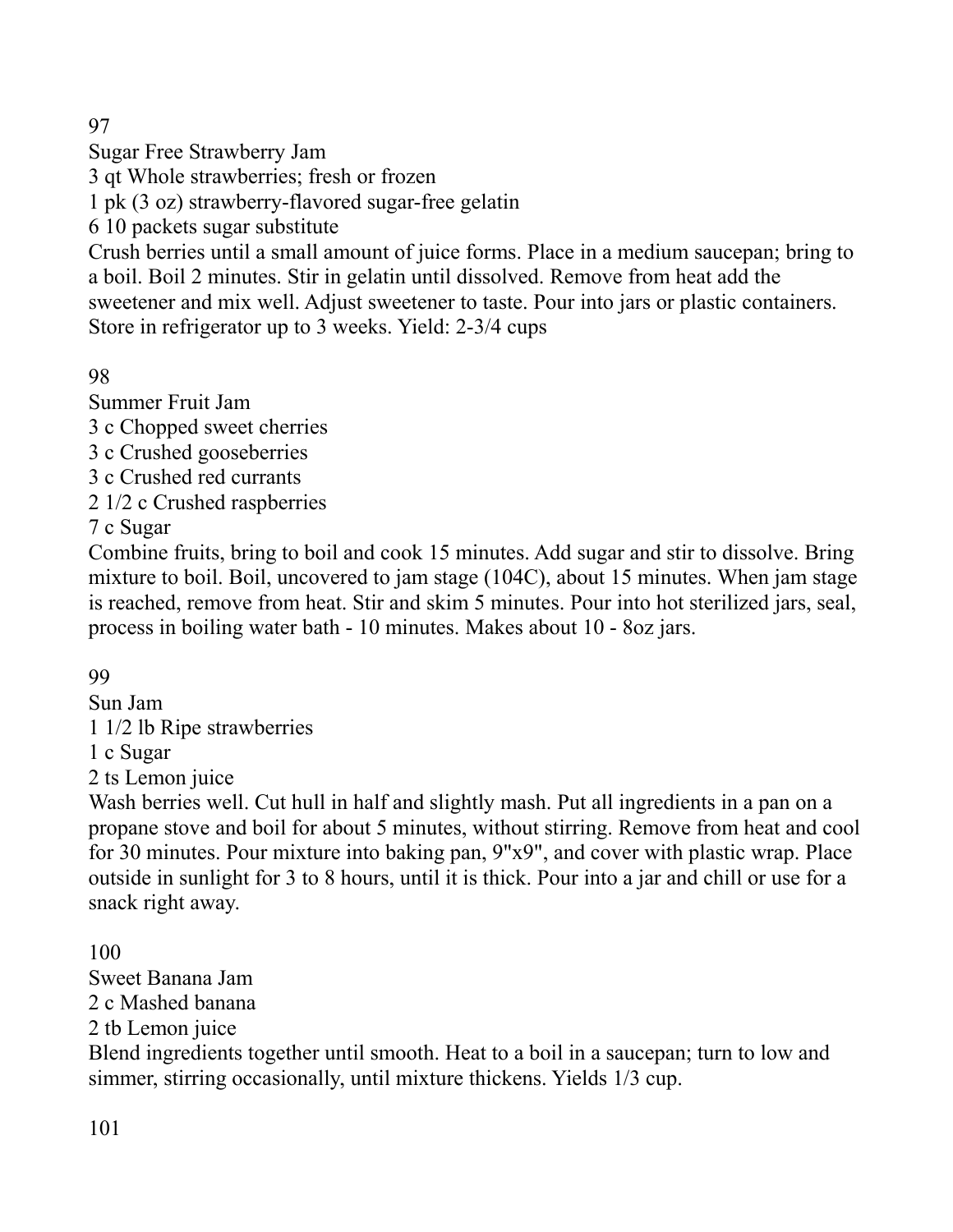Sweet Briar Rose Hip Jam 2 c Hips; before seeding 1 1/2 c Sugar 1 c Water 2 tb Lemon juice Prepare hips and measure 1 cup. Boil sugar and water 4 minutes, add hips and lemon juice and boil, covered, 15 minutes, uncover and boil 5 minutes more. The berries should be clear and transparent and syrup thick. When done, pour into hot sterilized jars and seal.

102 Sweet Onion Jam 6 md Sweet onions, sliced 4 tb Butter 2 ts Vegetable oil 1/2 ts Salt 1/3 c Brown sugar

In heavy skillet, melt butter and vegetable oil. Add onions and saute until they are slightly brown. Season with salt. Reduce heat, stirring constantly until caramel color and tender. Stir in brown sugar until dissolved. Put in jars and refrigerate until ready to serve. May be heated again. Serve with chicken or turkey.

103

Tomato And Apple Jam 1 Lemon, chopped 1 pt Tomatoes, fresh or canned 2 c Diced apples 3 c Sugar

Cook lemon until tender in a small amount of water. Add remaining ingredients and boil mixture until thick and clear. Cool slightly, pour into sterile jars and seal. Makes about 2 pints.

104

Tomato Jam

- 1 lb Tomatoes (green or red)
- 1 lb Sugar
- 2 oz Ginger root
- 1 Cinnamon stick
- 1 Grated rind(lemon or orange)

Peel, core and slice tomatoes. Cover with sugar and let stand for 12 hours. Strain off the juice and boil it until syrup falls from a spoon in heavy drops. Add the tomatoes, spices and rind. Cook until jam thickens then put in hot jars. Process for 10 minutes in hot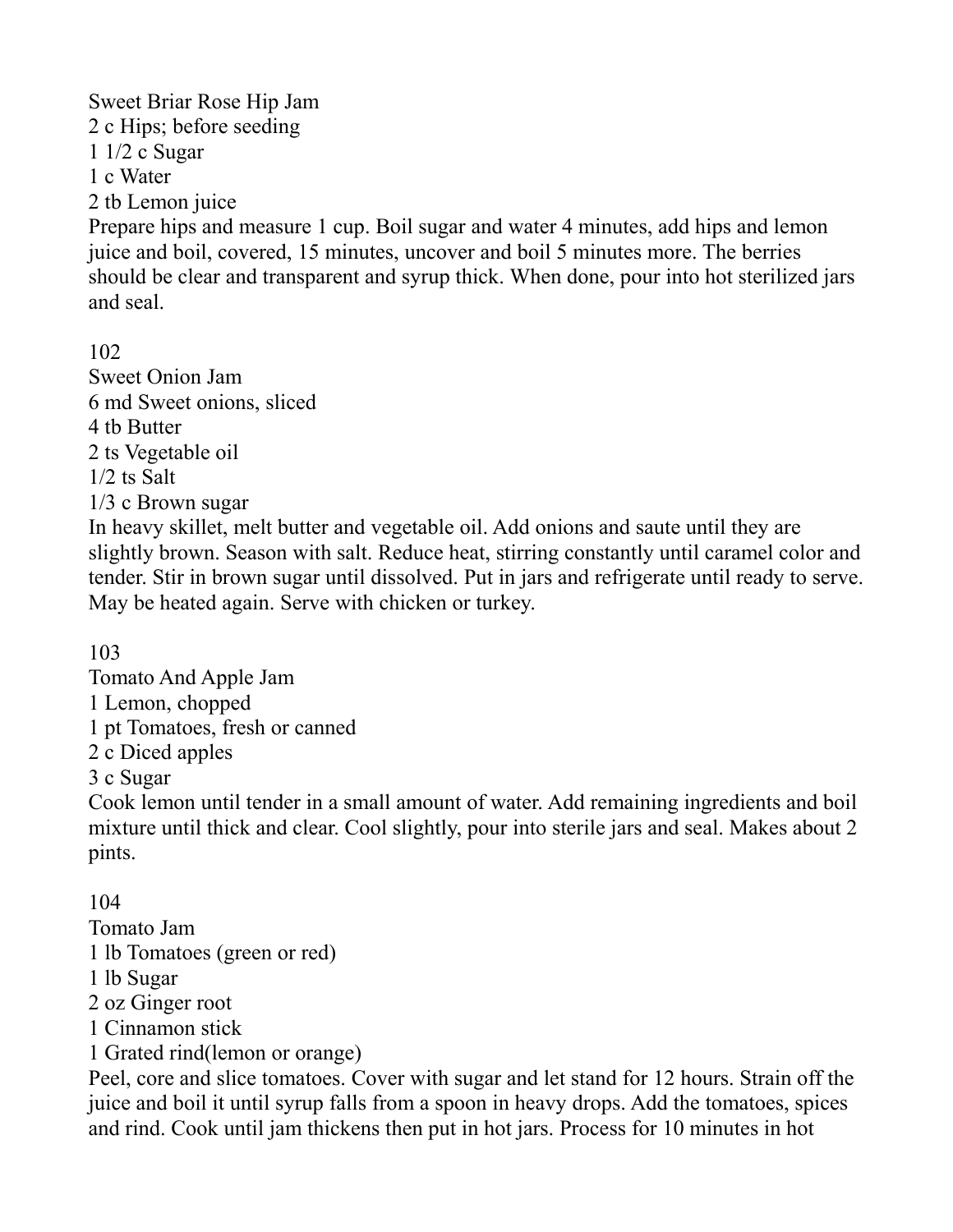water bath or seal with paraffin.

105 Tomato Jam 2 1 1/2 kg Tomatoes 100 g Glace pineapple 1 Green apple 1 tb Grated lemon rind 1/2 c Lemon juice 3 1/2 c Sugar Peel & coarsely chop tomatoes. Coarsely chop pineapple. Peel, core & grate apple. Combine the fruit in a large pot. Bring to a boil, simmer uncovered for 20 minutes. Stir

in lemon juice. Add sugar & stir till dissolved. Boil rapidly, uncovered, for 45 minutes or until a setting point is reached. Remove from heat  $\&$  stand for 5 minutes. Pour into warm sterile jars  $\&$ seal.

106

Triple-cherry Jam 2 c Light sweet cherries 2 c Dark sweet cherries 2 c Tart red cherries 6 c Sugar Juice of 1 lemon Pit and measure cherries. Grind coarsely. Simmer about 5 minutes to soften skins. Add

sugar and juice. Cook until thickened, 15-20 minutes, but no longer than 20 minutes. Skim and pour into hot sterilized jars. Adjust lids at once and process in boiling water bath, 212 degrees, for 5 minutes. Remove from canner and complete seals unless closures are self-sealing type.

107

Vanilla Bean-Peach Jam 5 1/2 c Sugar 1 Vanilla beans; cut lengthwise 2 1/2 lb Peaches 2 tb Lemon juice 1 3/4 oz Pectin; (1 pkg) 1 tb Bourbon; optional Peel, pit and chop peaches. In a bowl combine sugar and vanilla bean (or 2 beans may be used). 1 tsp. vanilla extract

may be used instead; if so, omit this step. Cover and leave on counter for 48 hours, stirring occasionally. In a large heavy saucepan combine peaches, lemon juice, and